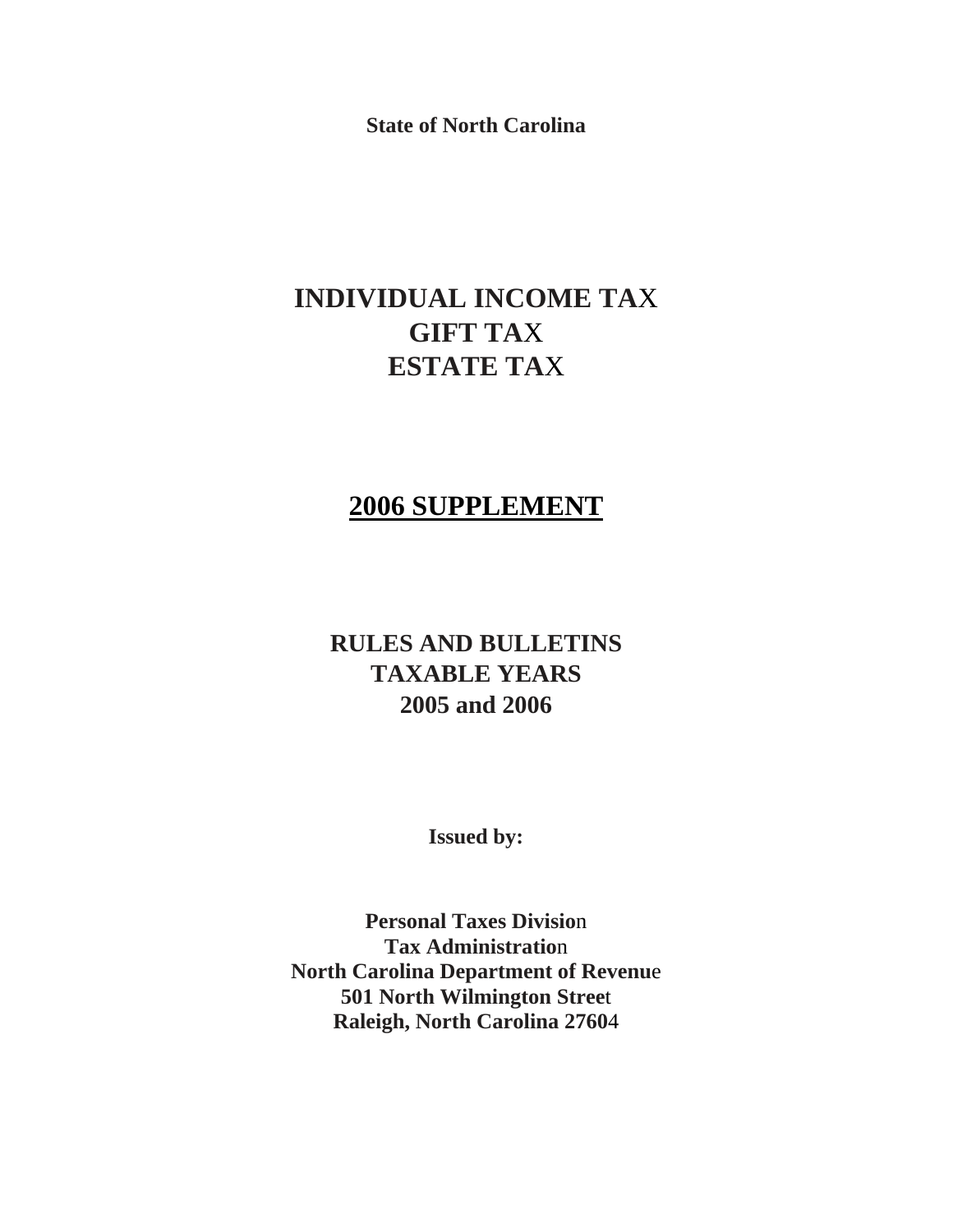# 2006 Supplement to Rules and Bulletins for Taxable Years 2005 and 2006

# Preface

This publication is a supplement to the Individual Income Tax, Gift Tax, and Estate Tax Rules and Bulletins for Taxable Years 2005 and 2006. The supplement addresses changes to the 2005/2006 Rules and Bulletins resulting from legislative actions, court decisions, Attorney General opinions, rules adopted or amended under the Administrative Procedures Act, Chapter 150B of the General Statues, or administrative interpretation by the Department of Revenue.

This supplement includes only those sections of the 2005/2006 Rules and Bulletins that have been changed. The changes are indicated by striking through the original material and underlining the new material.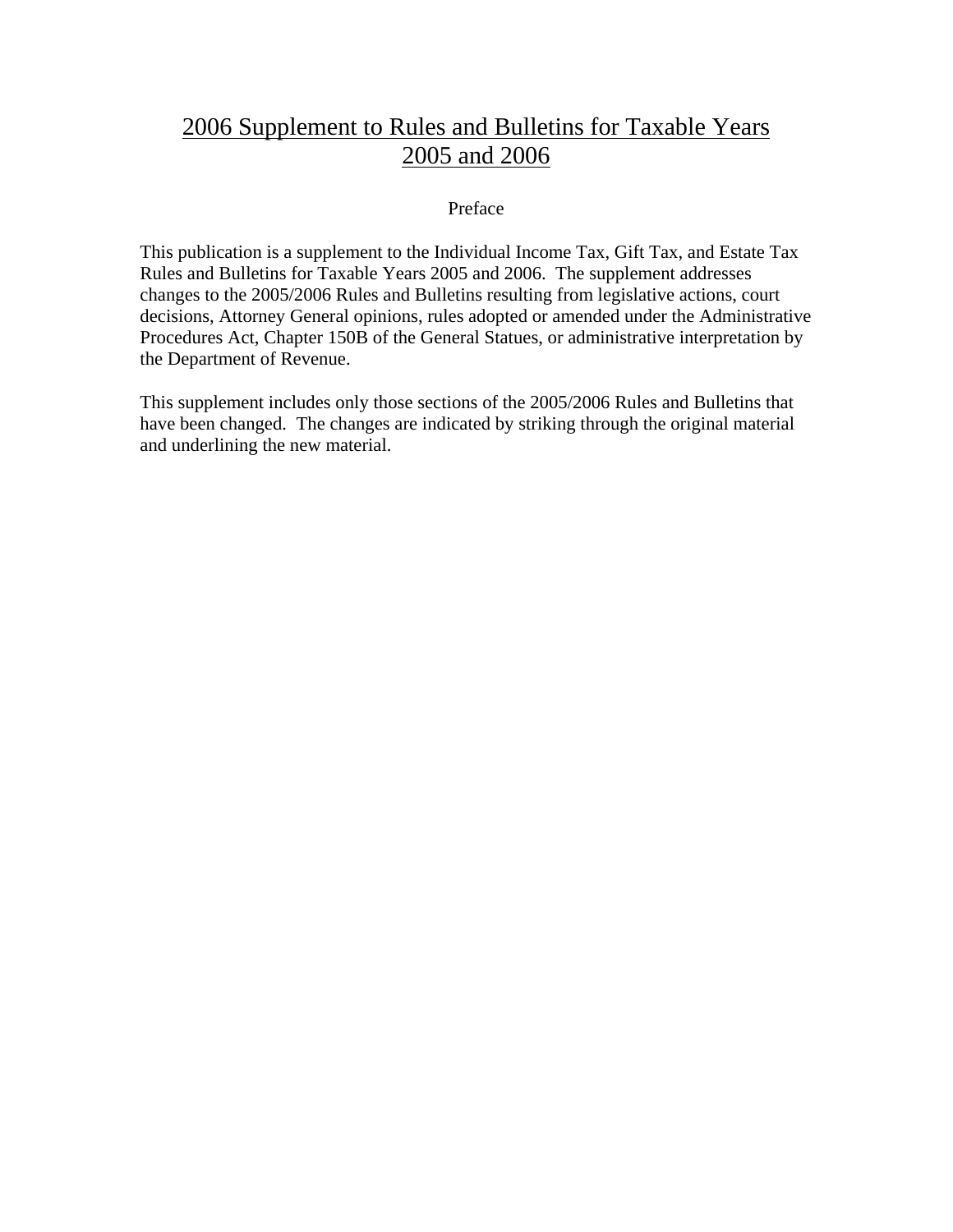# **CONTENTS**

| I.         |                                                                            |
|------------|----------------------------------------------------------------------------|
| <b>II.</b> |                                                                            |
| III.       |                                                                            |
| IV.        |                                                                            |
| V.         | <b>Net Operating Losses</b>                                                |
| VI.        |                                                                            |
| VII.       |                                                                            |
| VIII.      |                                                                            |
| IX.        |                                                                            |
| X.         | Taxable Status of Distributions from Regulated Investment Companies        |
| XI.        |                                                                            |
| XII.       |                                                                            |
| XIII.      | <b>Penalties, Interest, and Required Filing of Information Returns  15</b> |
| XIV.       |                                                                            |
| XV.        | <b>Withholding from Pensions, Annuities and Deferred Compensation 15</b>   |
| XVI.       | <b>Withholding from Nonresidents for Certain Personal Services 16</b>      |
| XVII.      | Withholding of Income Tax                                                  |
| XVIII.     |                                                                            |
| XIX.       | <b>Estimated Income Tax</b>                                                |
| XX.        | Interest on Underpayment of Estimated Income Tax                           |
| XXI.       |                                                                            |
| XXII.      |                                                                            |

Note: Sections V, X, XVII, XIX, and XX referenced above are not contained in this supplement but may be viewed in the Individual Income Tax Bulletins for Taxable Years 2005 and 2006.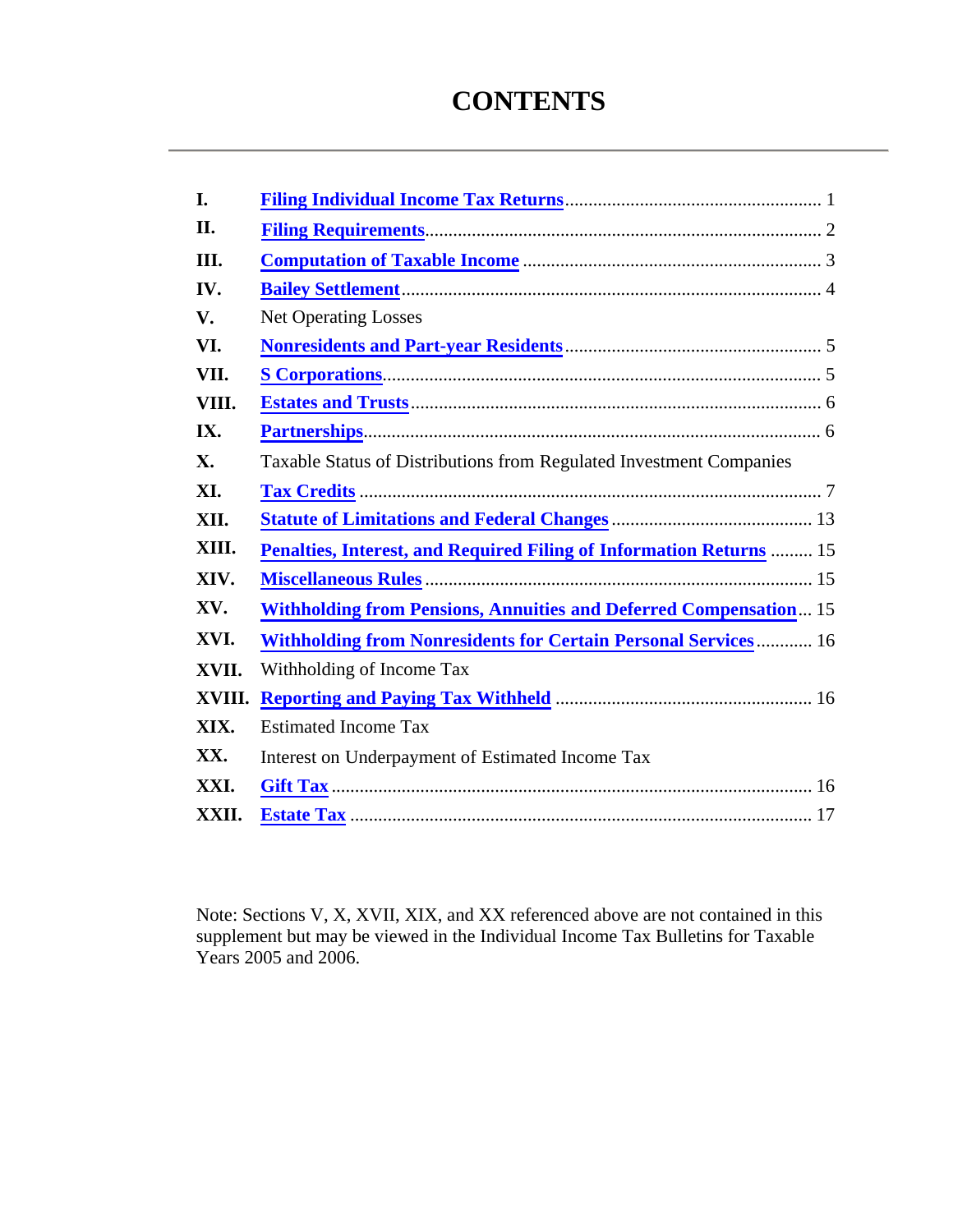### <span id="page-3-0"></span>**I. Subject: Filing Individual Income Tax Returns**

# **3. Items Requiring Special Attention (Page 2)**

- f. The same filing status claimed on the federal income tax return must also be claimed on the North Carolina income tax return. However, for taxable years beginning prior to January 1, 2006, if either the taxpayer or the taxpayer's spouse is a nonresident and had no North Carolina taxable income for the taxable year, the filing status **Married Filing Separately** must be claimed. For taxable years beginning on or after January 1, 2006, such taxpayers may choose to file a joint State return if they filed a joint federal return. Once a joint return is filed, separate returns may not be filed for that year after the due date of the return.
- i. If an individual has moved into or out of North Carolina during the tax year or is a nonresident with income from sources within North Carolina, the section on page 4 of Form D-400, "Computation of North Carolina Taxable Income for Part-Year Residents Nonresidents and Nonresidents Part-Year Residents" must be completed. Credit for tax paid to another state is not allowed to an individual moving into or out of this state unless the individual has income derived from and taxed by another state or country while a resident of this State. (See Credit for Tax Paid to Another State or Country on page 54.)

### **6. Extensions (Page 3)**

If an income tax return cannot be filed by the due date, an individual may apply for an automatic six-month extension of time to file the return. To receive the extension, an individual must file Form D-410, Application for Extension for Filing Individual Income Tax Return, by the original due date of the return. A copy of the individual's federal extension is not acceptable. Partnerships, estates, or trusts must file Form D-410P, Application for Extension for Filing Partnership, Estate, or Trust Tax Return, to apply for an extension of time to file a return.

Although a taxpayer is not required to send a payment of the tax estimated to be due, it will benefit the taxpayer to pay as much as possible with the extension request. An extension of time for filing the return does not extend the time for paying the tax. If the tax due is not paid by the original due date, interest will be due on the unpaid amount. The 10 percent late payment penalty will not be due if the taxpayer pays at least 90 percent of the tax liability through withholding, estimated tax payments, or with Form D-410 by the original due date.

A late filing penalty may be assessed if the return is filed after the due date (including extensions). The penalty is 5 percent per month (\$5 minimum; 25 percent maximum) on the remaining tax due.

If the application for extension is not filed by the original due date of the return, the taxpayer is subject to both a late filing penalty and a late payment penalty. The penalties will also apply if the extension is not valid.

An application for extension is considered invalid if the amount entered on the extension form as the tax expected to be due is not properly estimated. In determining whether the amount reflected as tax due on the application is properly estimated, all facts and circumstances, including the amount of tax due in prior years, whether substantial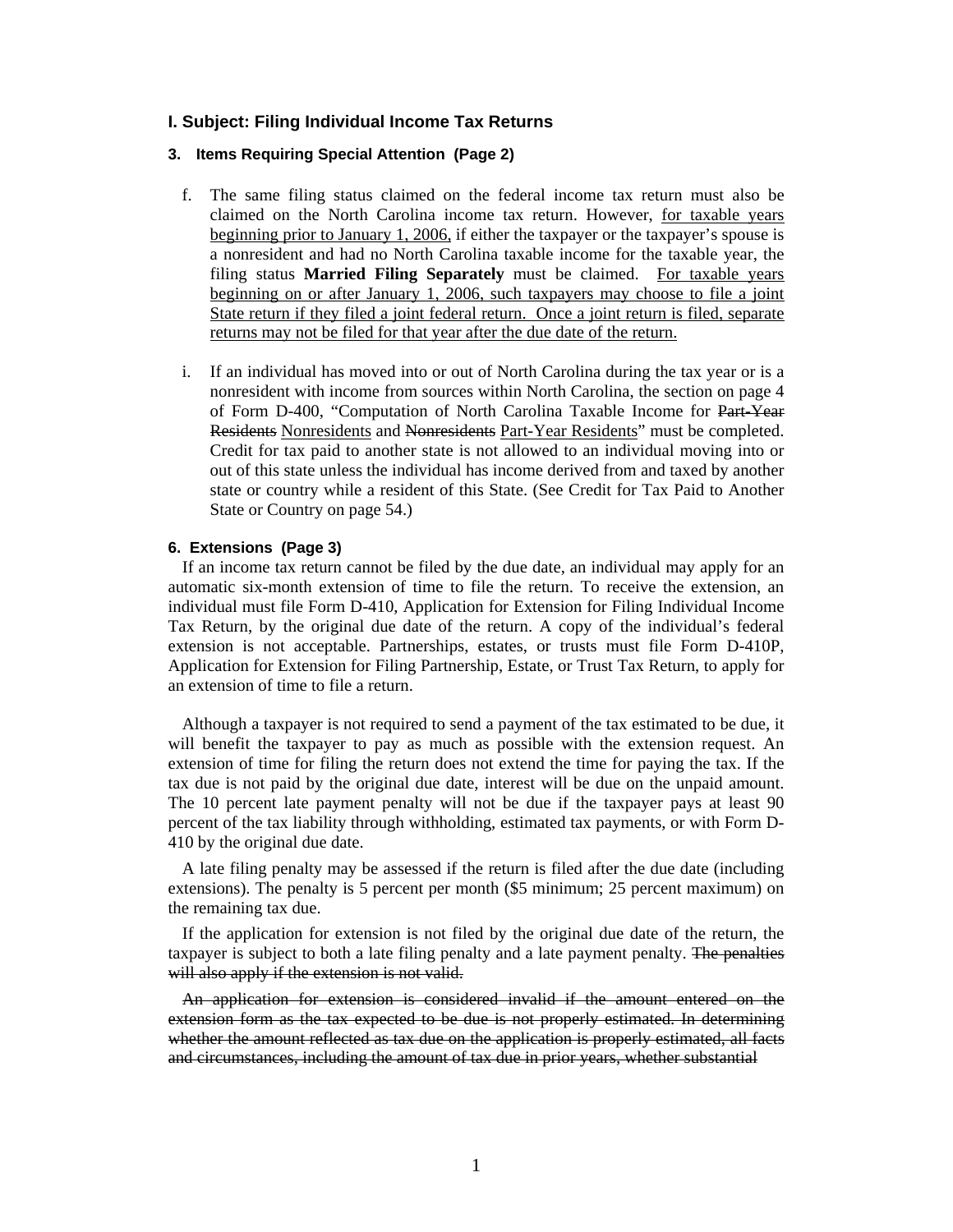<span id="page-4-0"></span>underpayments have been made in other years, and whether an individual made a bona fide and reasonable attempt to locate, gather, and consult information, must be considered.

Individuals living outside the United States or Puerto Rico (including military personnel) are An individual who is an U. S. citizen or resident and is "out of the country" on the regular due date of the return (April 15) is granted an automatic 4-month extension for filing a North Carolina income tax return if they attach a statement to their return to explain that they were out of the country on the due date of the return. the individual marks the "out of the country" indicator on page 1 of Form D-400. The extension application, Form  $\overline{D-410}$ , D-410, does not have to be filed. The time for payment of the tax is also extended; however, interest is due on any unpaid tax from the original due date of the return until the tax is paid. If an individual is unable to file the return within the automatic 4-month extension period, an additional 2-month extension may be obtained by filing Form D-410 by August 15 and marking the "out of country" indicator on the form.

 For this purpose, "Out of the Country" means (1) you live outside the United States and Puerto Rico, and your main place of work is outside the United States and Puerto Rico, or (2) you are in military service outside the United States and Puerto Rico.

A return may be filed at any time within the extension period but it must be filed before the end of the extension period to avoid the late filing penalty.

If the Internal Revenue Service authorizes an extension of time for federal tax-related deadlines for persons determined to be affected by a Presidentially declared disaster, North Carolina will grant a similar extension of time to file a return or report. For North Carolina income tax purposes, the extension of time does not abate the payment of interest.

## **II. Subject: Filing Requirements (G.S. 105-152)**

## **4. Joint Returns (G.S. 105-152) (Page 9)**

- G.S. 105-152 requires that a husband and wife file a joint State return if:
	- a. They file a joint federal income tax return and
	- b. Both spouses are residents of North Carolina or both spouses had North Carolina taxable income.

Generally, All all other individuals must file separate returns.

On joint returns, both spouses are jointly and severally liable for the tax due. However, if a spouse has been relieved of any liability for federal income tax under Internal Revenue Code Section 6015, that spouse would not be liable for the corresponding State income tax liability.

If an individual files a joint federal return but files a separate North Carolina return, the individual must complete a separate federal return and attach it to the North Carolina income tax return to show how the federal taxable income would be determined on a separate federal return. In lieu of completing a separate federal return, an individual may submit a schedule showing the computation of the separate federal taxable income. In this case, an individual must attach a copy of the joint federal return unless the federal return reflects a North Carolina address.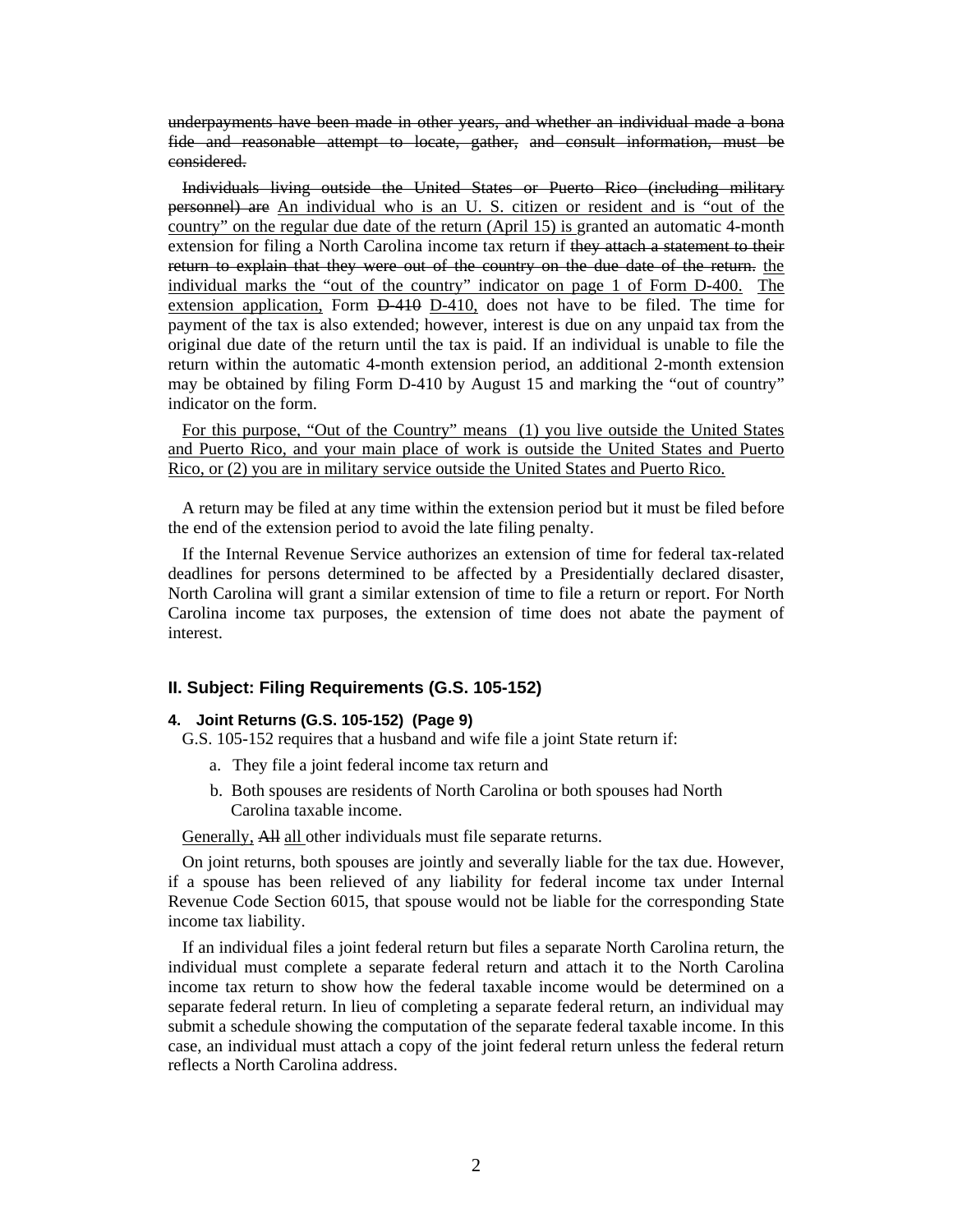<span id="page-5-0"></span>In determining the federal taxable income on the separate federal return, deductions are allowable only to the spouse responsible for payment of the item and who actually paid the amount during the tax year. In the case of a joint obligation, nonbusiness deductions (except for medical expenses) are allowable to the spouse who actually paid the item; or if a joint obligation is paid from a joint checking account, the deductions must be allocated between the spouses according to their respective adjusted gross income. In determining the amount of medical expenses paid by each spouse from a joint checking account, each spouse is considered to have paid their own medical expenses.

 **New Filing Option for 2006:** Effective for tax years beginning on or after January 1, 2006, a husband and wife who file a joint federal income tax return may file a joint State return even if one spouse is a nonresident and had no North Carolina income. However, an individual still has the option of filing the State return as married filing separately.

# **III. Subject: Computation of Taxable Income (G.S. 105-134.2- G.S. 105-134.5)**

# **2. Additions to Federal Taxable Income (G.S. 105-134.6) (Page 13)**

- k. With respect to a child's unearned income reported by a parent, the amount of the child's unearned income in excess of \$500 but not exceeding \$1,600 (\$1,700 for tax years beginning on or after January 1, 2006). When a parent elects to report a child's unearned income, the child is treated as having no gross income for the year and is not required to file a federal income tax return. A parent electing to report a child's unearned income for federal tax purposes must add to 2005 federal taxable income the amount of the child's unearned income in excess of \$500 but not exceeding \$1,600 (\$1,700 for tax years beginning on or after January 1, 2006).
- l. The amount of qualifying expenses for which an income tax credit for qualifying expenses of a film or television production company was claimed under G.S. 105- 151.29. (Repealed effective for tax years beginning on or after January 1, 2007.)

### **The following new additions (m, n, and o) are effective for tax years beginning on or after January 1, 2006.**

- m. The market price of oyster shells for which a tax credit was claimed on the North Carolina individual income tax return.
- n. The amount of a shareholder's share of an S-corporation's built-in gains tax deducted by the shareholder in determining federal taxable income. A shareholder of an S corporation is required to make an addition to federal taxable income for the shareholder's share of built-in gains tax that the S corporation paid for federal income tax purposes. Because the income subject to the built-in gains tax is taxed at both the S corporation and shareholder level for federal income tax purposes, federal law allows the shareholder to deduct his pro rata share of the built-in gains tax to provide relief from double taxation. North Carolina does not impose a builtin gains tax; therefore, there is no double taxation for State income tax purposes.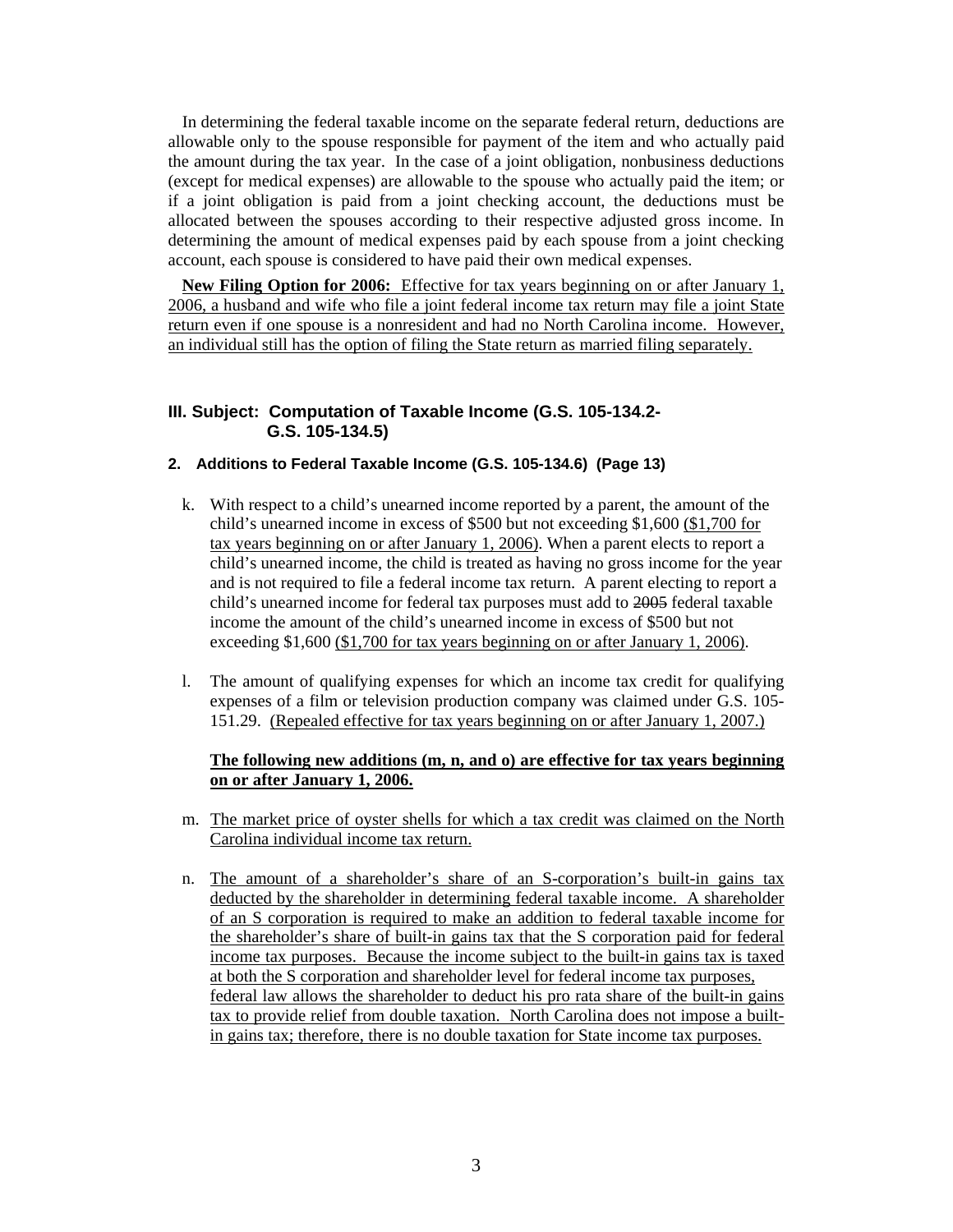<span id="page-6-0"></span>o. Any amount that was contributed to the Parental Savings Trust Fund (North Carolina's 529 college savings plan) of the State Education Assistance Authority and deducted in a prior year that was later withdrawn and used for purposes other than the qualified higher education expenses of the designated beneficiary unless the withdrawal was due to the death or permanent disability of the designated beneficiary.

## **3. Deductions from Federal Taxable Income (G.S. 105-134.6) (Page 15)**

e. An amount by which any federal income tax deduction is disallowed because of the allowance of a federal income tax credit for part or all of the expense comprising the deduction to the extent that a similar State income tax credit is not allowed;

*Example 2:* If an individual claimed the Hope or Lifetime Learning tax credit on the federal return in lieu of the deduction for higher education expenses allowed under Section 222 of the Internal Revenue Code, the individual may claim a deduction of up to \$4,000 for such expenses on the 2005 State return.

r. Up to  $$750 ($1,500$  on a joint return) for contributions made on or after January 1, 2006 to an account in the Parental Savings Trust Fund (North Carolina's 529 college savings plan) of the State Education Assistance Authority. Amounts rolled over to North Carolina's 529 plan from another state's 529 plan are considered contributions to the North Carolina plan. The deduction is allowable only to taxpayers whose adjusted gross incomes are less than the following amounts for their filing status: (Married filing jointly/Qualifying widow(er) - \$100,000; Head of Household - \$80,000; Single - \$60,000; and Married filing separately - \$50,000).

# **V.IV. Subject: Bailey Settlement**

# **1. Qualifying State or Local Retirement System (Page 23)**

No local government optional contribution plans, similar to the State's Supplemental Retirement Income Plan and Deferred Compensation Plan, were afforded tax exemption prior to August 12, 1989. Therefore, retirement benefits from local government optional contribution plans (such as local government 457 plans) are not subject to future tax exemption.

Teachers and other employees of North Carolina's public schools have the option of contributing to optional contribution plans established pursuant to section 403(b) of the Code. Distributions from these plans may not be excluded from taxable income under the settlement.

 The "special separation allowance" paid to retired law enforcement officers pursuant to G.S. 143-166.41 and reported on Form W-2 does not qualify for exclusion under *Bailey*. However, the special separation allowance is subject to the \$4,000 retirement benefits deduction.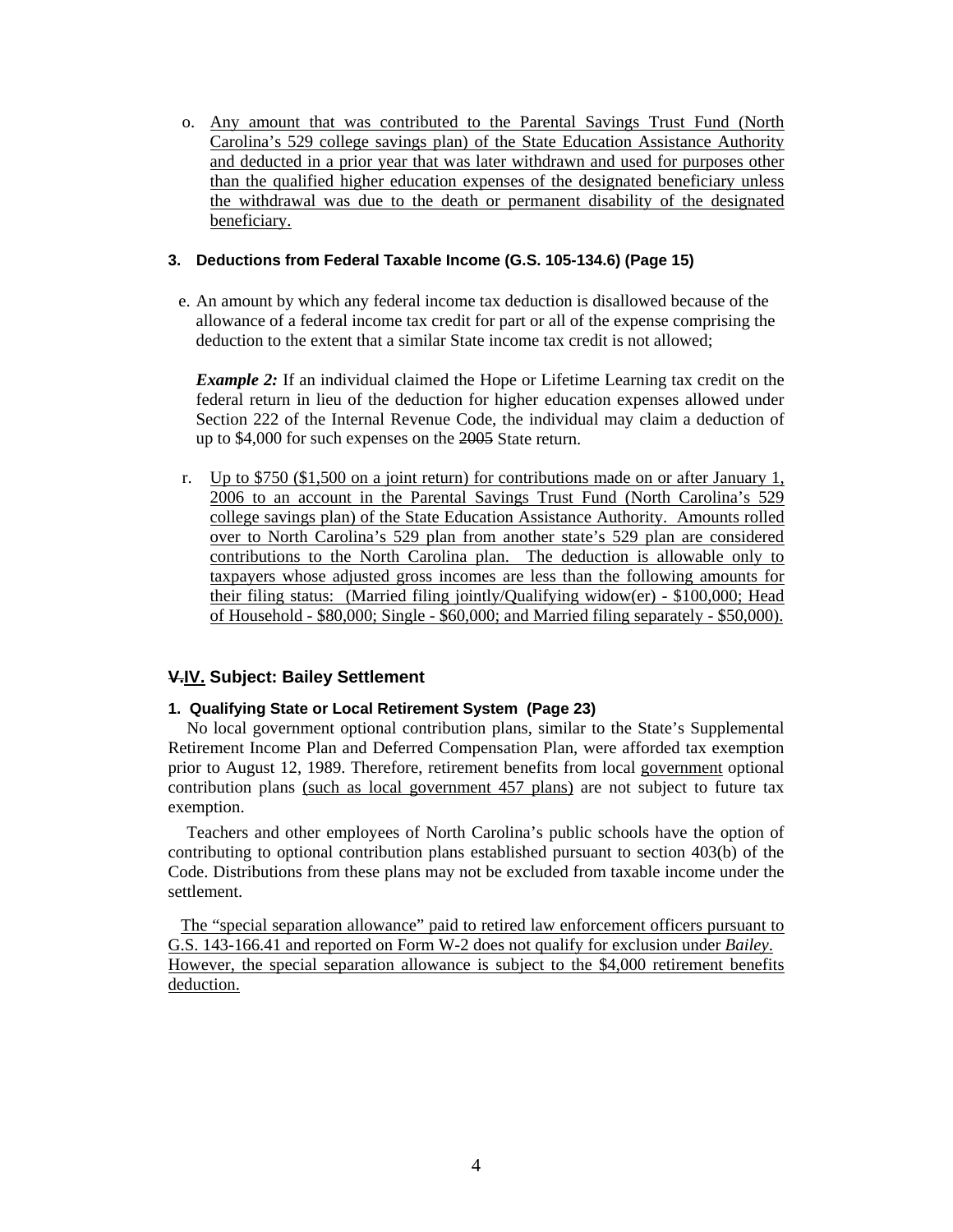# <span id="page-7-0"></span>**VI. Subject: Nonresidents and Part-Year Residents (G.S. 105-134.5(b)(c)(d))**

#### **4. Taxable Income of Nonresidents and Part-Year Residents (Page 33)**

Nonresidents and part-year residents are required to prorate their federal taxable income to determine the portion that is subject to North Carolina tax.

The taxable income of a nonresident subject to North Carolina income tax is determined by multiplying federal taxable income as calculated under the Internal Revenue Code, as adjusted, by the percentage obtained when dividing the portion of total federal gross income, as adjusted, derived from North Carolina sources, by the total federal gross income, as adjusted.

The taxable income of a part-year resident subject to North Carolina tax is determined by multiplying the total federal taxable income as calculated under the Internal Revenue Code, as adjusted, by the percentage obtained when dividing the portion of total federal gross income received from all sources during the period the individual was a resident of North Carolina, plus any gross income received from North Carolina sources while a nonresident, by the total federal gross income, as adjusted.

An individual who files a joint federal income tax return but cannot qualify to file a joint North Carolina income tax return because the individual's spouse is a nonresident and had no North Carolina taxable income must calculate federal taxable income on a federal income tax form as a married person filing a separate federal income tax return and attach it to the North Carolina return to show how the separate federal taxable income was determined. The separate federal return should reflect only the individual's income, exemptions, and deductions. In lieu of making the calculation on a federal form, an individual may submit a schedule showing the computation of the separate federal taxable income. In this case, the individual must attach a copy of the joint federal return unless the federal return reflects a North Carolina address.

 **New Filing Option for 2006:** Effective for tax years beginning on or after January 1, 2006, a husband and wife who file a joint federal income tax return may file a joint State return even if one spouse is a nonresident and had no North Carolina income. However, an individual still has the option of filing the State return as married filing separately.

If an individual has income from sources within another state or country while a resident of North Carolina and the other state or country taxes the individual on such income, the individual may be eligible to claim a tax credit on the North Carolina income tax return.

A nonresident is not entitled to the tax credit for tax paid to another state or country.

# **VII. Subject: S Corporations (G.S. 105-131 - G.S. 105-131.8)**

#### **4. Tax Credits (Page 37)**

If part of the S corporation's income is earned within and taxed by another state or country, either to the individual or to the corporation, a resident shareholder is entitled to a tax credit on his individual income tax return for his share of the tax paid to the other state or country. A shareholder claiming the tax credit must attach a schedule to his income tax return reflecting the total amount of tax paid to the other state or country by the S corporation, and explaining how his pro rata share of the tax was determined. A separate tax credit must be calculated for each state or country to which the S corporation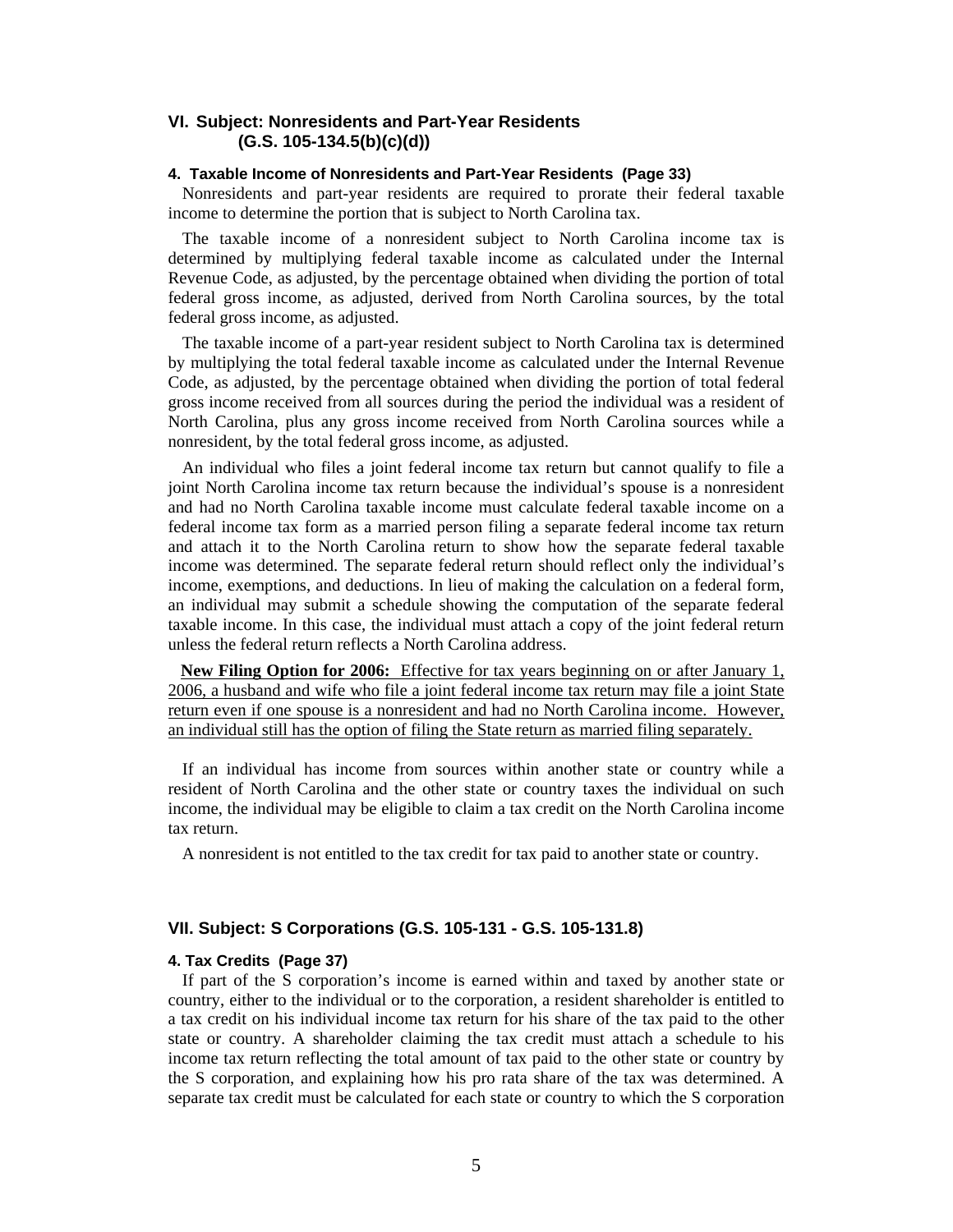<span id="page-8-0"></span>paid tax. Nonresident shareholders are not allowed credit for tax paid to another state or country.

Pursuant to North Carolina General Statutes  $105-134.6(a)$  and  $105-130.5(a)(10)$ , an addition to federal taxable income is required on a shareholder's return for the amount of all tax credits claimed by the S corporation and passed through to the individual shareholders, with the exception of the credit for tax paid to another state or country and the credit for donation of real property under G.S. 105-130.9(4).

#### *Example:*

S corporation claims the tax credit for creating jobs (G.S. 105-129.8). The installment for the tax year 2005 is \$1,000 and the S corporation elects to claim this credit against the income tax rather than the franchise tax. There are two (50%) shareholders. Each shareholder claims the jobs tax credit of \$500 on his or her individual income tax return. Therefore, each individual taxpayer must add to federal taxable income the tax credit of \$500 claimed on his or her individual income tax return.

(Effective for taxable years beginning on or after January 1, 2006, a shareholder is subject only to the adjustments under G. S. 105-134.6 regardless of the shareholder's residency status or whether the income is attributable to North Carolina.)

### **VIII. Subject: Estates and Trusts (G.S. 105-160 - G.S. 105-160.8)**

#### **7. Tax Credits (Page 46)**

Estates and trusts are allowed all tax credits allowed to individuals except for:

- a. Tax credit for income taxes paid by individuals to other states or countries,
- b. Tax credit for child and dependent care,
- c. Tax credit for the disabled,
- d. Tax credit for children, and
- e. Tax credit for charitable contributions by nonitemizers, and
- f. Tax credit for recycling oyster shells.

#### **IX. Subject: Partnerships (G.S. 105-154)**

#### **10. Income Tax Credits of Partnerships (Page 50)**

A partnership may pass through to each of its partners the partner's distributive share of an income tax credit for which the partnership qualifies. Effective for taxable years beginning on or after January 1, 2002, any dollar limit on the amount of a tax credit applies to the partnership as a whole instead of to the individual partners. The maximum dollar limits and other limitations that apply in determining the amount of tax credit available to a taxpayer apply to the same extent in determining the amount of tax credit for which the partnership qualifies, except the limitation that the tax credit cannot exceed the tax liability of the taxpayer.

Notwithstanding the above provisions, with respect to the allocation by the partnership of the tax credit for certain real property donations, the specific dollar limitations apply separately to each partner instead of to the partnership as a whole. This provision is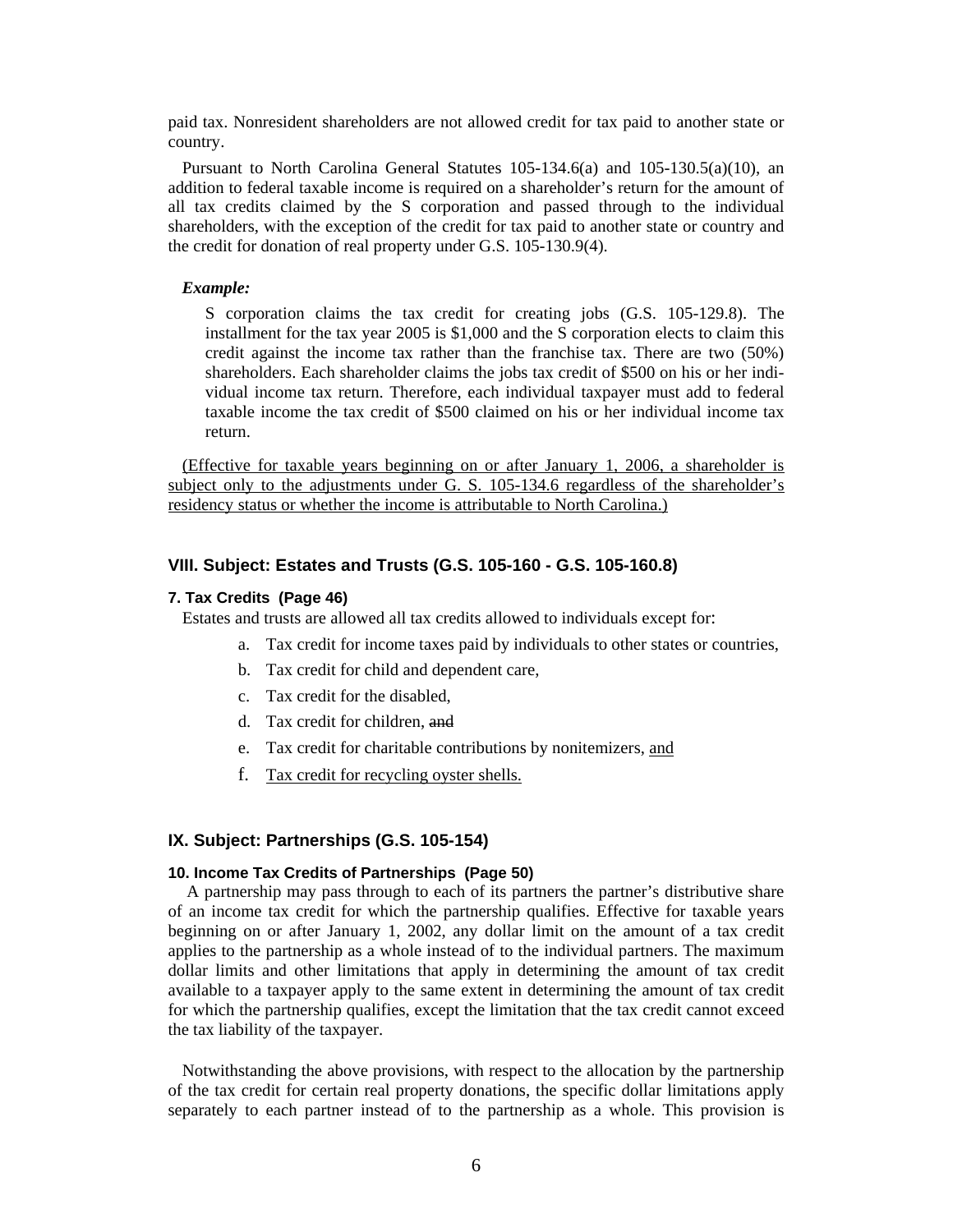<span id="page-9-0"></span>effective for taxable years beginning on or after January 1, 2002 and expires for taxable years beginning on or after January 1, 2006 2007.

## **XI. Subject: Tax Credits**

#### **4. Child and Dependent Care Expenses (G.S. 105-151.11) (Page 58)**

A tax credit is allowable for the employment-related expenses for child and dependent care. The credit is calculated on the net qualified federal employment-related expenses (not to exceed \$2,400 for one qualifying dependent or \$4,800 for two or more qualifying dependents) after reduction for any employer-paid dependent care assistance that is excluded from federal gross income.

The maximum amount of qualifying expenses for federal purposes is \$3,000 for one qualifying dependent and \$6,000 for two or more qualifying dependents. Under North Carolina law, the maximum qualifying expenses on which the credit is based is \$2,400 for one dependent and \$4,800 for two or more dependents. If an employer pays dependent care benefits of \$2,400 or more for one dependent or \$4,800 or more for two or more dependents, no tax credit is allowed on the State return.

 For tax year 2005, the maximum employment-related expenses on which the credit is based is \$2,400 for one qualifying dependent and \$4,800 for two or more qualifying dependents. For the tax year 2006, the maximum employment related expenses on which the credit is based is equal to the expenses allowed for federal purposes: \$3,000 for one dependent and \$6,000 for two or more dependents.

#### **5. Real Property Donated for Public Purposes (G.S. 105-151.12) (Page 59)**

A credit is allowed for donating interests in real property located in North Carolina to the State, local government, or other qualified organization. To qualify for the credit the property must be certified by the Department of Environment and Natural Resources as useful for public beach access or use, public access to public waters or trails, fish and wildlife conservation or other similar land conservation purposes. The credit is allowed for 25 percent of the fair market value of the interest donated but may not exceed \$250,000. A taxpayer who donates multiple properties in the same year is entitled to a separate credit for each donation. However, all donations in one year are combined into one credit calculation for that tax year and may not exceed \$250,000. Any unused credit can be carried forward for the next succeeding five years. Although \$250,000 is the maximum credit allowable for all donations in one year, an individual may claim more than \$250,000 if the amount in excess of \$250,000 is an unused credit carried over from a previous year. For example, an individual is entitled to the maximum credit of \$250,000 and is also entitled to carry over an unused credit of \$30,000 from the previous year. Therefore, the allowable credit for the current tax year is \$280,000.

With respect to a credit claimed by a partnership, the \$250,000 limitation applies to each partner instead of to the partnership as a whole. The \$250,000 limitation at the partner level expires for tax years beginning on or after January 1, 2006 2007. After that date, the limitation will apply to the partnership as a whole.

Marshland for which a claim has been filed pursuant to G.S. 113-205 pertaining to grants in navigable waters of coastal counties of North Carolina, will not qualify for this credit unless the offer of donation was made before December 31, 2003.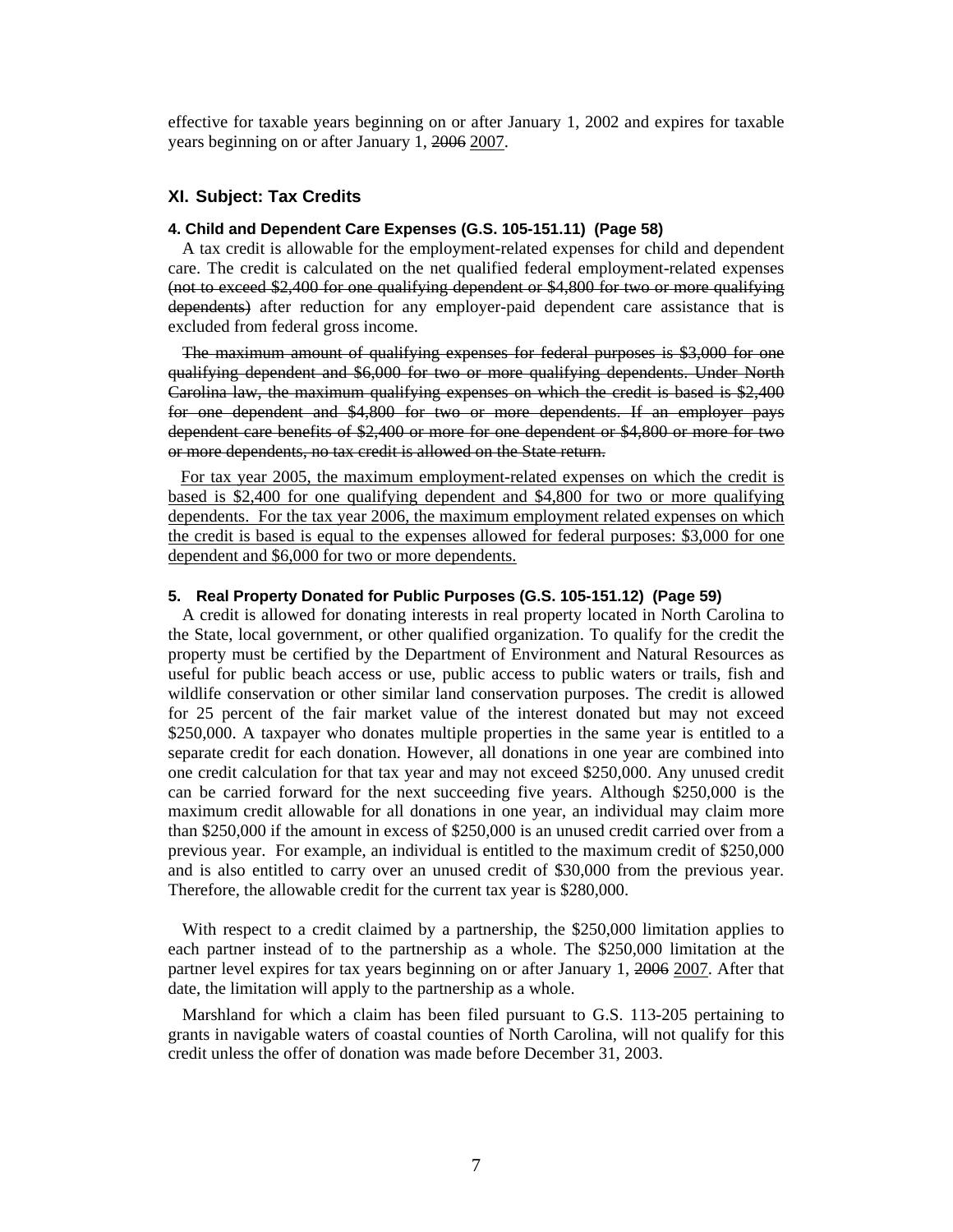In the case of property owned by a married couple where both spouses are required to file North Carolina income tax returns, the credit is allowed only if the couple files a joint return. If only one spouse is required to file a North Carolina return, that spouse may claim the credit on a separate return.

## **13. Credit for Charitable Contributions by Nonitemizers (G.S. 105-151.26) (Page 62)**

A tax credit for charitable contributions is allowed to an individual who elects the standard deduction on the federal income tax return. The credit is not allowed to an individual who claims itemized deductions on the federal return. The credit equals 7 percent of the contributions for the taxable year which exceed 2 percent of the individual's federal adjusted gross income. The credit may not be claimed for contributions for which the credit credits for certain real property donations, or the credit for gleaned crops, or recycling oyster shells is are claimed. Nonresidents and part-year residents may claim a prorated credit equal to the percentage of income that is subject to North Carolina tax.

The credit may not exceed the tax liability for the year, reduced by other credits. Any unused credit may not be carried over to another tax year.

## **14. Credit for Qualifying Expenses of a Film or Television Production Company (G.S. 105-151.29) (Page 62)**

Effective for taxable years beginning on or after January 1, 2005 for qualifying expenses incurred on or after July 1, 2005, a taxpayer that is a production company and has qualifying expenses of at least \$250,000 with respect to a production is allowed a credit against individual income taxes. The credit is equal to fifteen percent (15%) of the production company's qualifying expenses. The credit is claimed for the taxable year in which the production activities are completed but includes all of the taxpayer's qualifying expenses incurred with respect to the production, including qualifying expenses incurred in earlier years. In the case of an episodic television series, an entire season of episodes is one production.

 The maximum credit for a production that is a feature film is limited to \$7,500,000. There is no maximum credit for other types of productions. The following productions do not qualify for the credit: political advertisements; television productions of a news program or live sporting event; productions that contain obscene material; or radio productions.

 Qualifying expenses includes the total amount spent in North Carolina for goods and services leased or purchased by the production company and compensation and wages paid by the production company, other than amounts paid to a highly compensated individual, on which the production company remitted North Carolina withholding payments. A highly compensated individual is an individual who receives compensation in excess of one million dollars for personal services with respect to a single production. production, regardless of whether the individual receives compensation directly from the production company or indirectly from a personal services company or an employee leasing company and regardless of whether the compensation is considered wages or nonemployee compensation. Qualifying expenses for compensation and wages paid to employees for services performed in North Carolina includes payments for per diem, living allowances, and fringe benefits to the extent they are included in the recipient's taxable wages subject to federal income tax withholding. The amount paid to an individual through a personal services corporation or through an employee-leasing organization is considered compensation and is subject to the "highly compensated individual" limitations in calculating the allowable credit.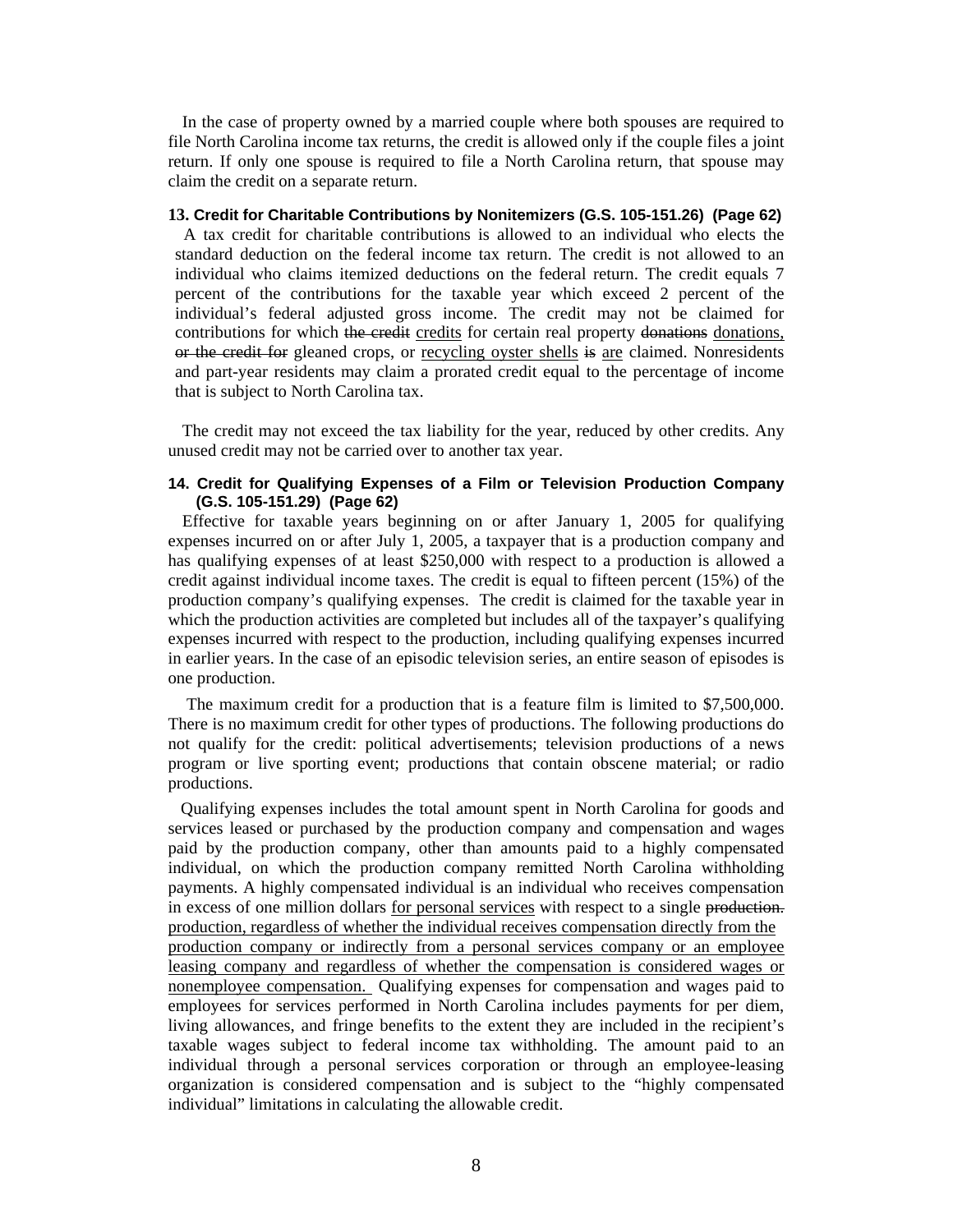For goods with a purchase price of \$25,000 or more, the amount included in qualifying expenses is the purchase price less the fair market value of the good at the time the production is completed. Spending for goods purchased or leased from a North Carolina business is eligible for the tax credit. This includes fuel, food, airline tickets and other goods if purchased or leased from a business located in North Carolina. Spending for services is eligible for the credit regardless of whether paid to residents or nonresidents, as long as the services are performed in North Carolina.

A pass-through entity that qualifies for the credit does not allocate the credit among any of its owners. Instead, the pass-through entity is considered the taxpayer for purposes of claiming this credit. If the return filed by a pass-through entity indicates that the entity is paying tax on behalf of the owners of the entity, the credit allowed does not affect the entity's payment of tax on behalf of its owners and cannot be applied against that liability.

 The tax credit must be claimed on Form NC-415 for the taxable year in which the production activities are completed. Processing of the credit cannot begin until after the income tax return for the taxable year in which the production activities are completed is filed. A taxpayer must satisfy any tax liability for the tax year in which the tax credit is claimed before the credit will be refunded. If the amount of credit exceeds the taxpayer's income tax liability for the taxable year less the sum of all other credits, then the excess is refundable. Nonrefundable credits are credited against the taxpayer' s tax liability before this refundable credit.

A taxpayer allowed the credit must maintain and make available for inspection any information or records required by the Secretary of Revenue. The taxpayer has the burden of proving eligibility for a credit and the amount of the credit. The Secretary may consult with the North Carolina Film Office of the Department of Commerce and the regional film commissions to determine the amount of qualifying expenses.

A taxpayer cannot claim both a tax credit and a deduction for the same expenses. A taxpayer claiming the credit must add to federal taxable income the amount of the qualifying expenses used to calculate the credit as provided in G.S.  $105-134.6(c)(10)(9)$ . For example, a taxpayer that has \$10,000,000 in qualifying expenses is eligible for a tax credit of \$1,500,000. Federal taxable income must be increased by \$10,000,000 in determining income taxable to North Carolina.

This credit is repealed for qualifying expenses occurring on or after January 1, 2010.

#### **15. Credit for Recycling Oyster Shells (G.S. 105-151.30)**

 Effective for taxable years beginning on or after January 1, 2006, a tax credit is allowed to a taxpayer who donates oyster shells for recycling to the Division of Marine Fisheries of the Department of Environment and Natural Resources. The credit is \$1.00 per bushel of oyster shells donated. The credit is limited to the tax liability and any unused portion of the credit can be carried forward for the succeeding five years.

 To support the credit, a taxpayer must obtain a certification by the Department of Environment and Natural Resources stating the number of bushels of oyster shells that were donated. A taxpayer who claims the credit must add back to taxable income any amount deducted under the Code for the donation of the oyster shells.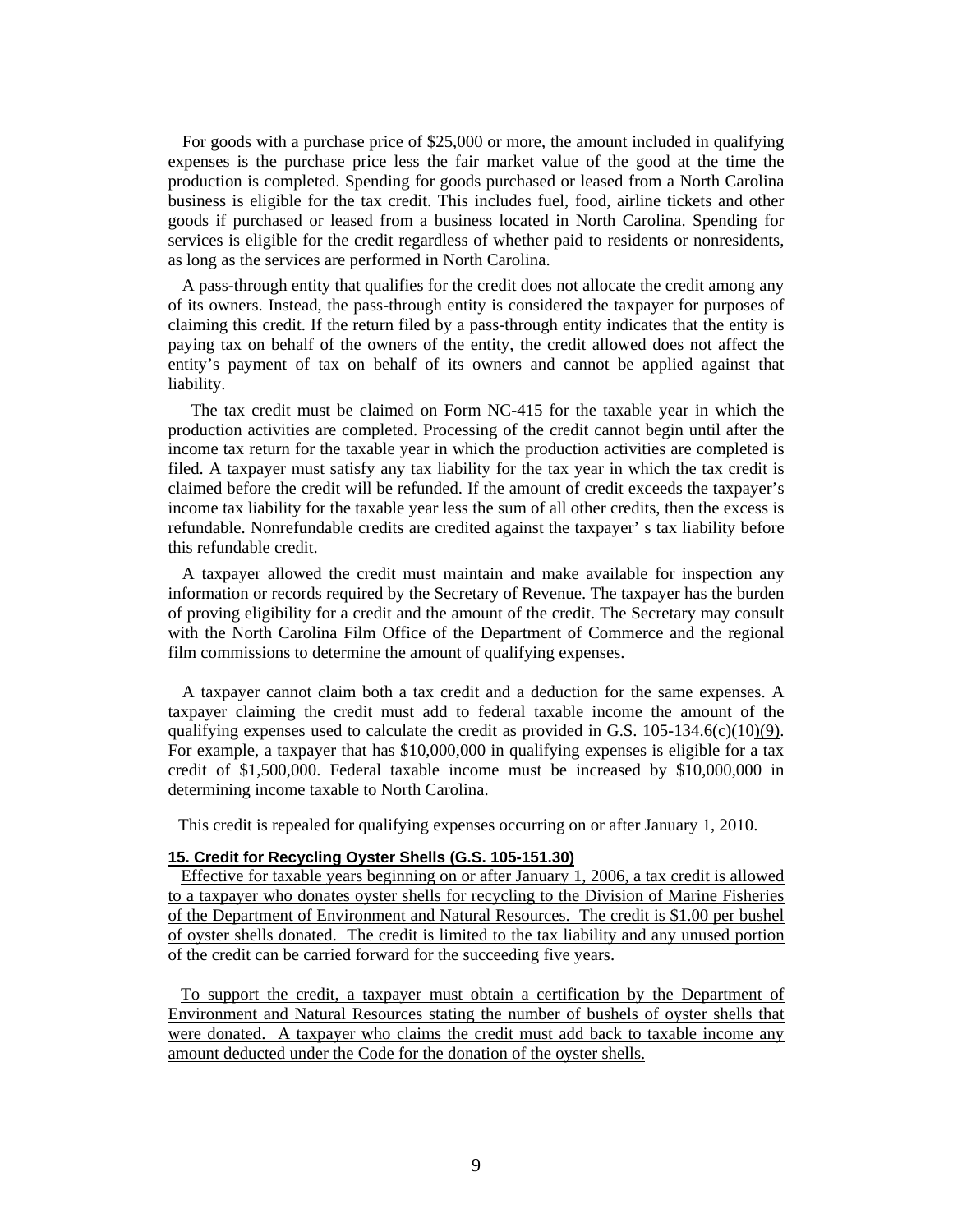## **15. 16. Qualified Business Investments (G.S. 105-163.010 through G.S. 105-163.014) G. S. 105-163.015) (Page 64)**

### **16. 17. Credit for Investing in Renewable Energy Property (G.S. 105-129.16A) (Page 66)**

A tax credit is allowed for 35% of the cost of renewable energy property constructed, purchased, or leased and placed into service in the State during the taxable year. Renewable energy property includes biomass equipment, hydroelectric generators, solar energy equipment, and wind equipment. The credit is not allowable for renewable energy property leased from another person unless the taxpayer has written certification from the lessor that he will not claim a credit with respect to the leased property.

If the renewable energy property serves a single-family dwelling, the credit is taken in the taxable year in which the property is placed in service. For all other property, the credit is taken in five equal installments beginning with the year the property is placed in service. The credit may not exceed 50% of the tax for the year, reduced by the sum of all other tax credits. This limitation applies to the cumulative amount of credit, including carryforwards. Any unused portion of the credit may be carried forward for the succeeding five years. If the property is disposed of, taken out of service, or moved out of the State during the five-year installment period, the credit expires and any remaining installments of the credit may not be taken.

The credit is subject to various ceilings. For nonresidential property, the credit may not exceed \$250,000 per installation (\$2,500,000 per installation for tax years beginning on or after January 1, 2006). For renewable energy property placed in service for residential purposes, the following ceilings apply:

- · \$1,400 per dwelling unit for solar energy equipment for domestic water heating (including pool heating effective for tax years beginning on or after January 1, 2006);
- \$3,500 per dwelling unit for solar energy equipment for active space heating, combined active space and domestic hot water systems, and passive space heating; and
- · \$10,500 per installation for any other renewable energy property.

The credit is repealed effective for renewable energy property placed in service taxable years beginning on or after January 1, 2006. 2011.

#### **17. 18. Credit for Rehabilitating Income-Producing Historic Structure (G.S. 105-129.35) (Page 66)**

Generally, a taxpayer who is allowed a federal income tax credit under section 47 of the Internal Revenue Code for making rehabilitation expenditures for a certified historic structure located in North Carolina is allowed a credit equal to 20% of the expenditures that qualify for the federal credit. Effective for taxable years beginning on or after January 1, 2006 for eligible sites placed in service on or after July 1, 2006, the tax credit is 40% of qualifying expenditures if the certified historic structure is a facility that at one time served as a State training school for juvenile offenders. A pass-through entity that qualifies for the credit may allocate the credit among any of its owners in its discretion as long as an owner's adjusted basis is at least 40% of the amount of the credit allocated to that owner.

To claim the credit, the taxpayer must provide a copy of the certification obtained from the State Historic Preservation Officer verifying that the historic structure has been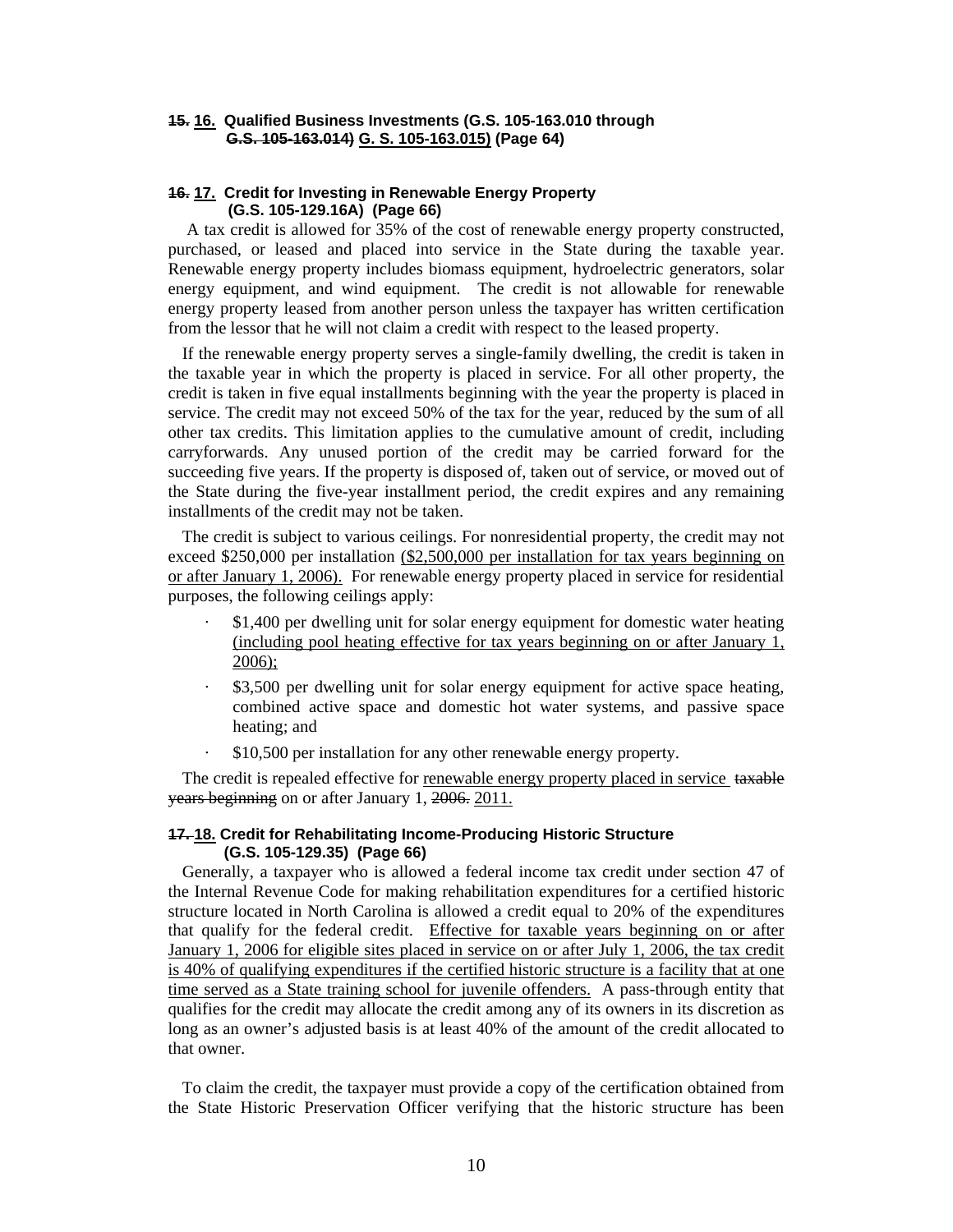rehabilitated in accordance with the Secretary of the Interior's Standards for Rehabilitation.

The credit for rehabilitating an income-producing historic structure must be claimed in five equal installments beginning with the taxable year in which the property is placed in service. Any unused portion of the credit may be carried forward for the succeeding five years.

## **18.19. Credit for Rehabilitating Nonincome-Producing Historic Structure (G.S. 105- 129.36) (Page 67)**

Generally, a taxpayer who is not allowed a federal income tax credit under section 47 of the Internal Revenue Code and who makes rehabilitation expenses for a State-certified historic structure located in North Carolina is allowed a credit equal to 30% of the rehabilitation expenses. Effective for taxable years beginning on or after January 1, 2006 for eligible sites placed in service on or after July 1, 2006, the tax credit is 40% of qualifying expenditures if the certified historic structure is a facility that at one time served as a State training school for juvenile offenders. To qualify for the credit, the rehabilitation expenses must exceed \$25,000 within a 24-month period. Rehabilitation expenses do not include the cost of acquiring the property, site work, personal property or cost attributable to the enlargement of the existing property. To claim the credit the taxpayer must attach to the return a copy of the certification obtained from the State Historic Preservation Officer verifying that the historic structure has been rehabilitated in accordance with the Secretary of the Interior's Standards for Rehabilitation.

The credit for rehabilitating an historic structure must be claimed in five equal installments beginning with the taxable year in which the property is placed in service. Any unused portion of the credit may be carried forward for the succeeding five years.

#### **20. Credit for Income-Producing Rehabilitated Mill Property (G.S. 105-129.71)**

Effective for taxable years beginning on or after January 1, 2006, a taxpayer that places eligible rehabilitated mill property into service on or after July 1, 2006 and is allowed a federal income tax credit under Code section 47 for making qualified rehabilitation expenditures with respect to an eligible site is allowed a State credit equal to a percentage of the expenditures that qualify for the federal credit. The credit may be claimed in the year the eligible site is placed in service. If the eligible site is placed in service in phases in different years, the credit may be claimed for each year based on the qualified expenditures associated with the phase placed in service during that year. Any unused credit may be carried forward for the succeeding nine years.

 To be eligible for the credit, the taxpayer must attach to the return a copy of the eligibility certification and the cost certification from the State Historic Preservation Officer. The amount of the credit is 40% of the qualified expenditures if the eligible site is located in a tier one, two, or three area on the date of certification or 30% of the qualified expenditures if the eligible site is located in a tier four or five area.

 A pass-through entity that qualifies for the credit is allowed to allocate the credit among any of its owners in its discretion as long as an owner's adjusted basis in the pass-through entity at the end of the taxable year in which the eligible site is placed in service is at least 40% of the amount of credit allocated to that owner. This differs from the allocation principles in G.S. 105-131.8 and G.S. 105-269.15 that apply to all other tax credits. Under the general allocations provisions in G.S. 105-131.8 and G.S. 105-269.15, tax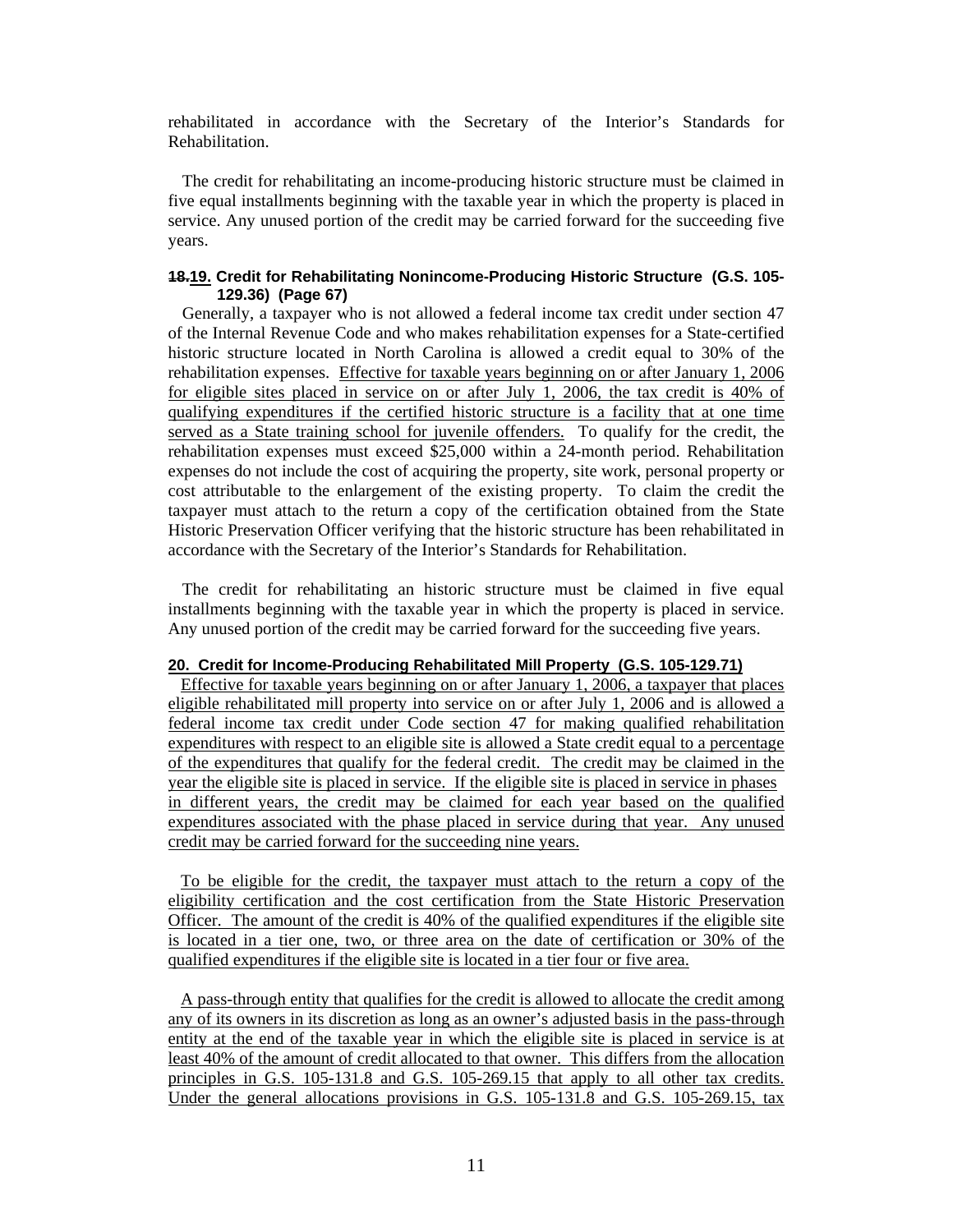credits are allocated among S corporation shareholders in accordance with their pro rata share of the corporation, which is determined on the basis of stock ownership, and tax credits are allocated among partners in a partnership in accordance with the partnership agreement. The allocation made by the partnership must have a substantial economic effect, which means that the allocation agreement must reflect the economic interests of the partners in the partnership and cannot be based solely on tax consequences. A statement of the allocation made under the special provision for this credit and the allocation that would have been required if this provision were not law must be included with the tax returns filed by the pass-through entity and the owners for each year in which the allocated credit is claimed.

 The owner of a pass-through entity must forfeit a portion of the credit for rehabilitating income-producing mill property if the owner disposes of more than one-third of the owner's interest in the pass-through entity within five years from the date the eligible site is placed in service. The forfeiture amount is determined by multiplying the amount of the credit by the percentage reduction in ownership and then multiplying that product by the federal recapture percentage found in Code section  $50(a)(1)(B)$ .

 Forfeiture is not required if the change in ownership is the result of a death of the owner, or a merger, consolidation, or similar transaction requiring approval by the shareholders, partners or members of the taxpayer under applicable State law, to the extent the taxpayer does not receive cash or tangible property in the merger, consolidation, or other similar transaction.

 An owner of a pass-through entity that forfeits a credit for change in ownership is liable for all past taxes avoided as the result of claiming the credit, plus interest at the rate established under G.S. 105-241.1(i) computed from the date the taxes would have been due if the credit had not been allowed. The past taxes and interest are due thirty days after the date the credit is forfeited. If the taxes and interest are not paid by the due date, the taxpayer is subject to the penalties in G.S. 105-236.

#### **21. Credit for Nonincome-Producing Rehabilitated Mill Property (G.S. 105-129.72)**

 Effective for taxable years beginning on or after January 1, 2006, a taxpayer that places eligible rehabilitated mill property into service on or after July 1, 2006 and is not allowed a federal income tax credit under Code section 47 and that makes qualified rehabilitation expenses with respect to an eligible site is allowed a State tax credit equal to a percentage of the rehabilitation expenses. The credit may be claimed in five equal installments beginning in the year the eligible site is placed in service. If the eligible site is placed in service in phases in different years, the credit may be claimed for each year based on the qualified expenses associated with the phase placed in service during that year. Any unused credit may be carried forward for the succeeding nine years.

 To be eligible for the credit, the taxpayer must attach to the return a copy of the eligibility certification and the cost certification from the State Historic Preservation Officer. The amount of the credit is 40% of qualified expenditures if the eligible site is located in a tier one, two, or three area on the date of certification. No credit is allowed if the eligible site is in a tier four or five area.

 A pass-through entity that qualifies for the credit is allowed to allocate the credit among any of its owners in its discretion as long as an owner's adjusted basis in the passthrough entity at the end of the taxable year in which the eligible site is placed in service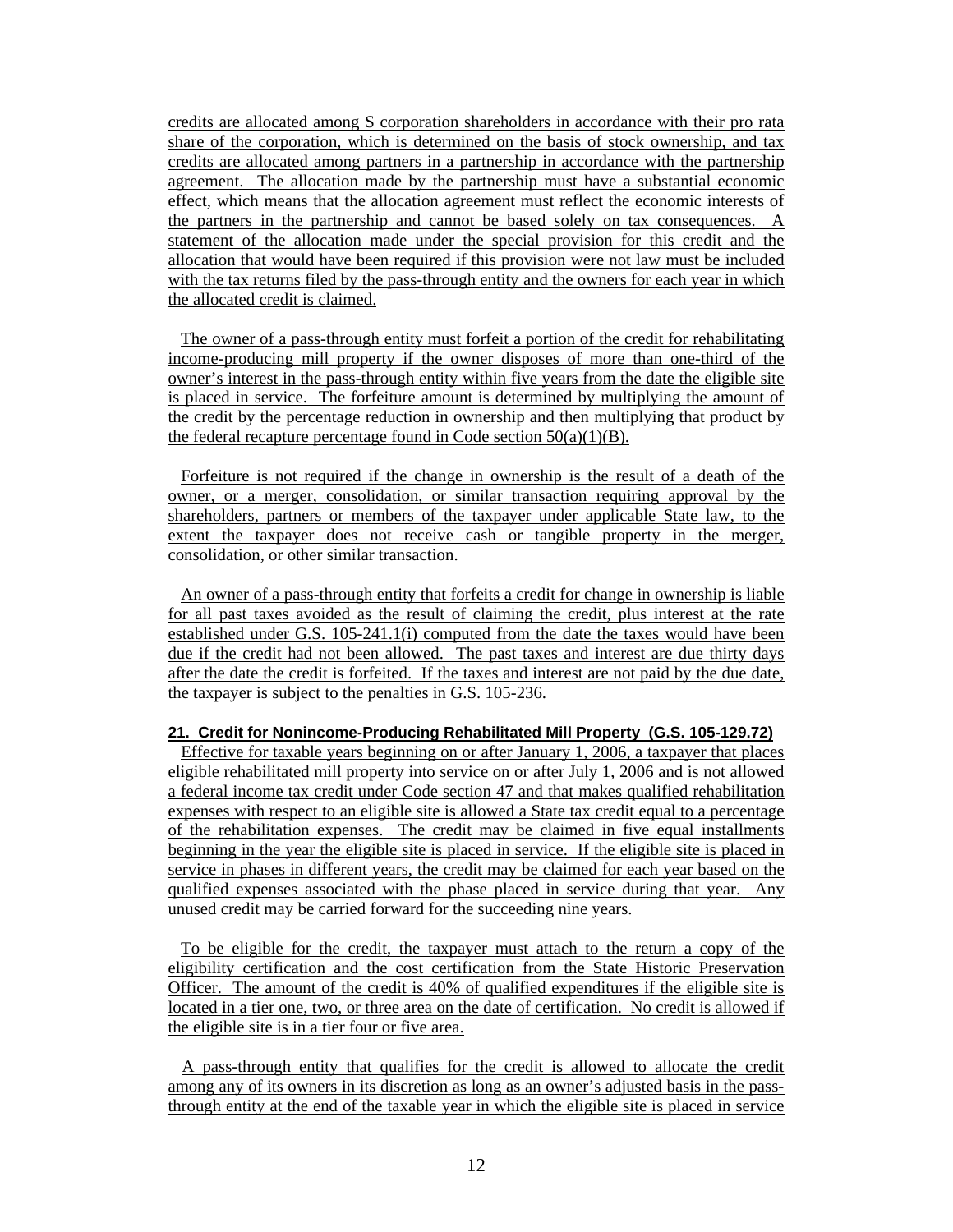<span id="page-15-0"></span>is at least 40% of the amount of credit allocated to that owner. This differs from the allocation principles in G.S. 105-131.8 and G.S. 105-269.15 that apply to all other tax credits. Under the general allocation provisions, tax credits are allocated among S corporation shareholders in accordance with their pro rata share of the corporation, which is determined on the basis of stock ownership, and tax credits are allocated among partners in a partnership in accordance with the partnership agreement. The allocation made by the partnership must have a substantial economic effect, which means that the allocation agreement must reflect the economic interests of the partners in the partnership and cannot be based solely on tax consequences. A statement of the allocation made under the special provision for this credit and the allocation that would have been required if this provision were not law must be included with the tax returns filed by the pass-through entity and the owners for each year in which the allocated credit is claimed.

 A taxpayer will forfeit the credit if an owner of a pass-through entity disposes of more than one-third of the owner's interest in the pass-through entity within five years from the date the eligible site is placed in service, the owner must forfeit a portion of the credit for rehabilitating nonincome-producing mill property. The forfeiture amount is determined by multiplying the amount of the credit by the percentage reduction in ownership and then multiplying that product by the federal recapture percentage found in Code section  $50(a)(1)(B)$ . The remaining allowable credit is allocated equally among the five years in which the credit is claimed.

 Forfeiture is not required if the change in ownership is the result of a death of the owner, or a merger, consolidation, or similar transaction requiring approval by the shareholders, partners or members of the taxpayer under applicable State law, to the extent the taxpayer does not receive cash or tangible property in the merger, consolidation, or other similar transaction.

 An owner of a pass-through entity that forfeits a credit for change in ownership is liable for all past taxes avoided as the result of claiming the credit, plus interest at the rate established under G.S. 105-241.1(i) computed from the date the taxes would have been due if the credit had not been allowed. The past taxes and interest are due thirty days after the date the credit is forfeited. If the taxes and interest are not paid by the due date, the taxpayer is subject to the penalties provided in G.S. 105-236.

# **19 22. Business Targeted Tax Credits (Page 67)**

#### **XII. Subject: Statute of Limitations and Federal Changes**

#### **3. Federal Changes (Page 68)**

(a) If the amount of net income reported or reportable by any taxpayer for any year is changed, corrected, or otherwise determined by the U.S. Government, the taxpayer must file a North Carolina return or amended return reporting that change or determination of net income within two years after receipt of the Internal Revenue Agent's Report. If the amount of a taxpayer's federal taxable income for any year is changed, corrected, or otherwise determined by the federal government and the report of those changes is received by the taxpayer prior to July 1, 2006, the taxpayer must file a North Carolina return or amended return to report the changes within two years after receipt of the Internal Revenue Agent's Report. If the report of the changes is received on or after July 1, 2006, the taxpayer must file a North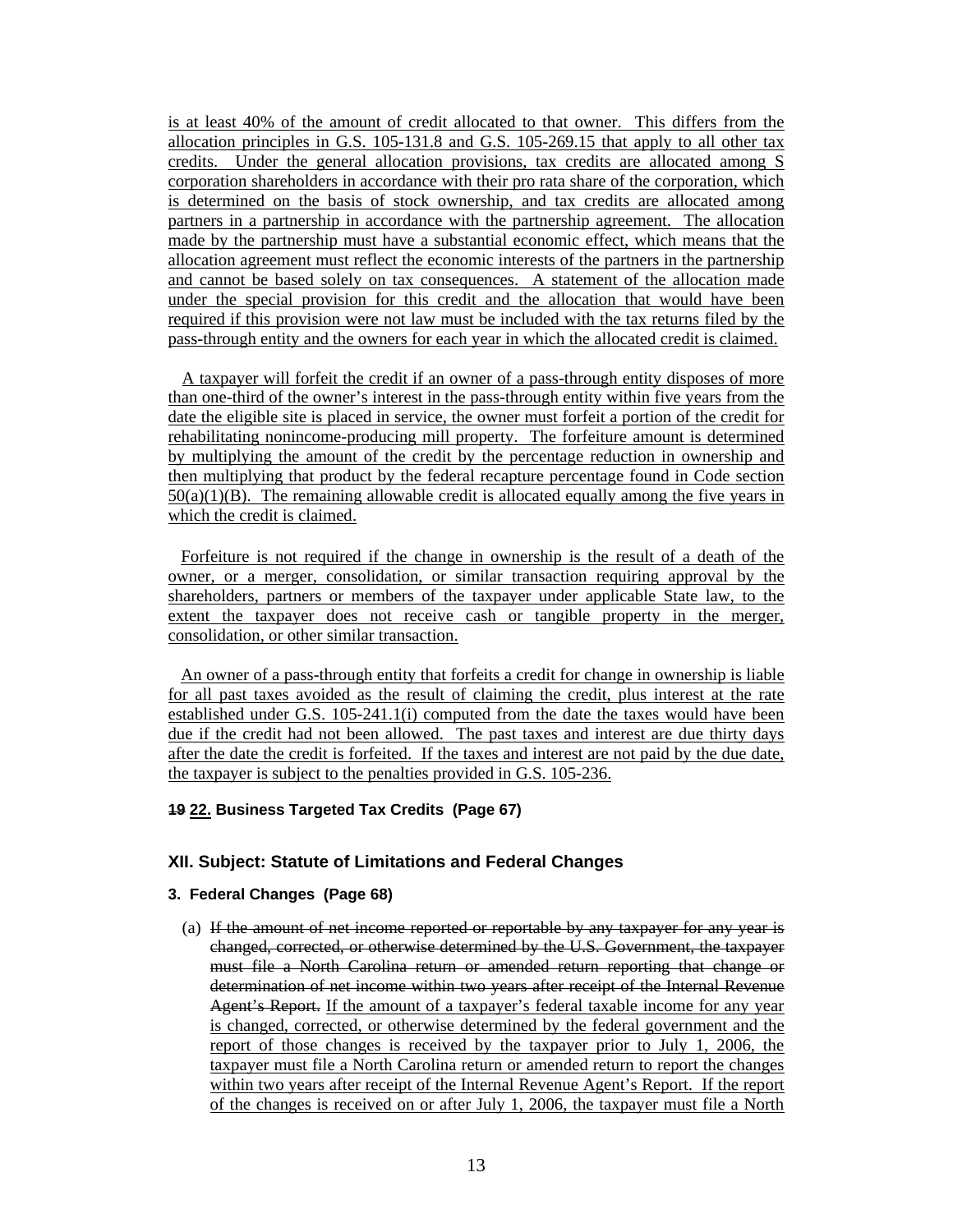Carolina return or amended return to report the changes within six months from the date the report was received.

(b) If an individual files a return or amended return reflecting the corrected or determined net income, an assessment of additional tax or a refund may be made within one year from the date this return is actually filed. If the individual does not file a return reflecting the federal changes or determination of net income within two years after receipt of the Internal Revenue Agent's Report, If the individual does not file a return reflecting the federal changes or determination of net income within the applicable time period required by law, and a report is received from the U.S Government federal government reflecting the corrected net income, an assessment may be made within three years from the date of receipt by the Department of Revenue of the report from the U.S. Government federal government. The individual forfeits the right to any refund which might be due by reason of the changes, provided the statute of limitations has otherwise expired. Even though an individual has two years a specified period of time following receipt of the a Internal Revenue Agent's Report in which to report the federal changes, an assessment can be proposed by the Department immediately following the receipt from any source of information concerning the correction, change in, or determination of the net income of the taxpayer by the U.S. Government federal government. If no return reflecting the changes made is received from the individual and no report is received from the U.S. Government federal government, no statute of limitations applies, and an assessment for income tax may be made at any time based on the information acquired.

#### **7. Protective Refund Claim (Page 70)**

A protective refund claim is a claim filed to protect a taxpayer's right to a potential refund based on a contingent event for a taxable period for which the statute of limitations is about to expire. A protective claim is usually based on contingencies such as pending litigation or a tax determination in another state.

The Department of Revenue will accept a protective claim for refund provided it (1) is filed before the expiration of the usual refund claim period; (2) identifies and describes the contingencies affecting the claim; (3) is sufficiently clear and definite to alert the Department of Revenue as to the essential nature of the claim; and (4) identifies a specific year or years for which a refund is claimed.

There is no special form for filing a protective claim. The Department of Revenue will accept any written submission provided it contains all the required elements. Upon conclusion of the contingency, a taxpayer may perfect the claim for refund by filing an amended return for the tax year at issue.

It is not necessary for a taxpayer to file a protective refund claim for a year under examination by the Internal Revenue Service because, under North Carolina law, a taxpayer has two years to file an amended return to report federal changes either six months or two years to file an amended return to report federal changes, depending upon when the report was received. (See 3. Federal Changes)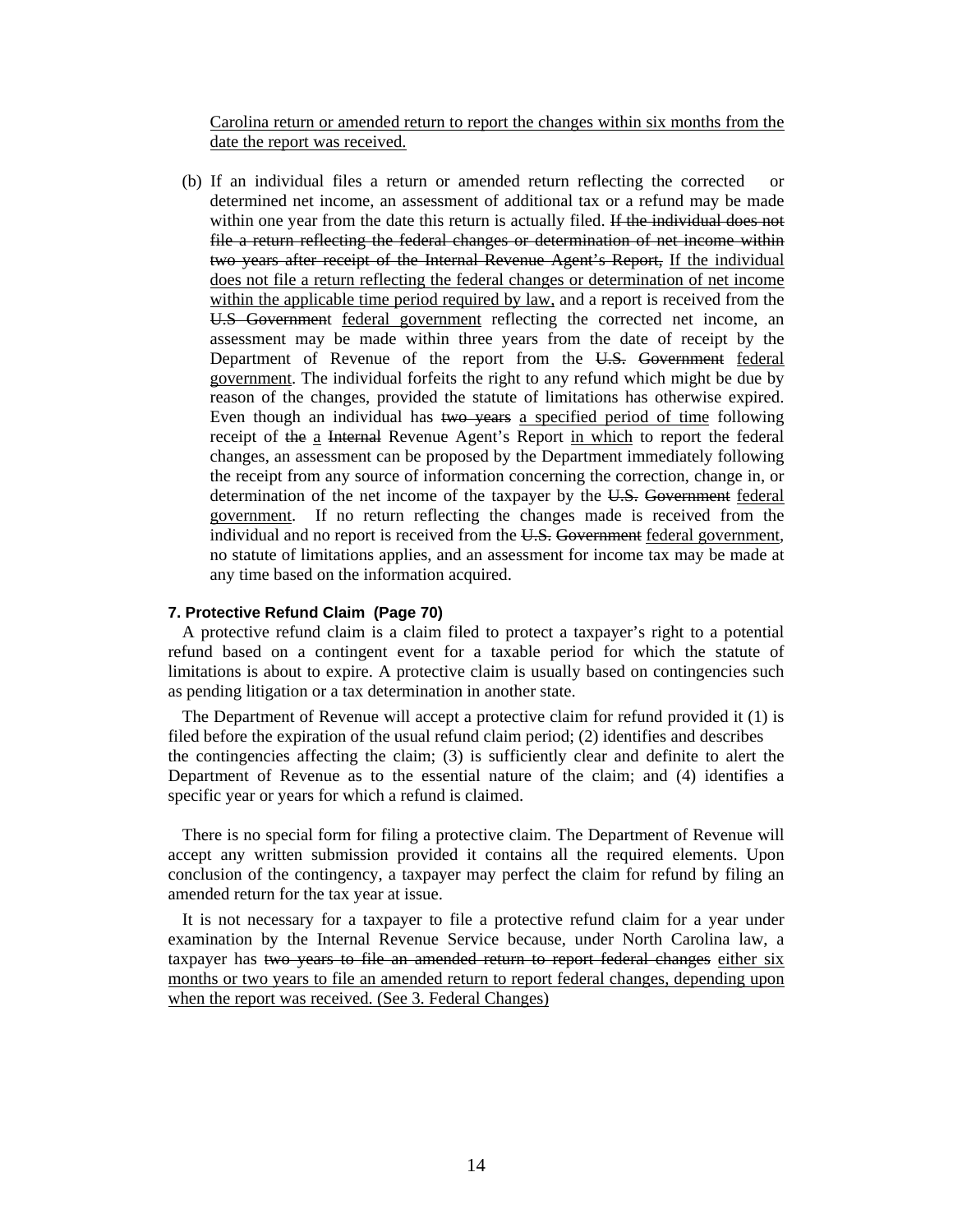# <span id="page-17-0"></span>**XIII. Subject: Penalties, Interest, and Required Filing of Information Returns**

# **4. Failure To Report Federal Changes (Page 72)**

When a taxpayer fails to report federal changes within two years from the date of receipt of a the federal revenue agent's report or other final determination of corrected net income, the time required by law (within two years in the case of an Internal Revenue Agent's Report received before July 1, 2006 and within six months of a report received on or after July 1, 2006), the taxpayer is subject to the failure to file penalty and forfeits the right to any refund as the result of the federal changes. The failure to file penalty begins at the expiration of the two-year period. six month or two year period, depending upon when the report of federal changes was received.

# **XIV. Subject: Miscellaneous Rules (Page 74)**

**5.** A taxpayer may designate \$3.00 of the tax paid to the North Carolina Public Campaign Fund. On a joint return, each spouse may designate \$3.00 to the Fund. The designation will neither increase the tax nor reduce the refund. The Fund provides campaign money to nonpartisan candidates for the North Carolina Supreme Court and Court of Appeals who voluntarily accept strict campaign spending and strict fund-raising limits. The Fund also helps finance educational materials about voter registration, the role of the appellate courts, and the candidates seeking election as appellate judges in North Carolina.

# **XV. Subject: Withholding from Pensions, Annuities, and Deferred Compensation (G.S. 105-163.2A)**

#### **7. Reporting and Paying the Withheld Tax (Page 80)**

A pension payer required to withhold State tax from a pension payment but is not already registered with the Department of Revenue for wage withholding must register by completing Form AS/RP1, Registration for Income Tax Withholding, Sales and Use Tax, and Machinery, Equipment and Manufacturing Fuel Tax. Form NC-BR, Business Registration Application for Income Tax Withholding, Sales and Use Tax, and Machinery, Equipment, and Manufacturing Fuel Tax. The completed form should be mailed to the N.C. Department of Revenue, Business Registration Unit, P.O. Box 25000, Raleigh, North Carolina 27640-0100. The payer will be assigned an account identification number and will receive forms for paying the State tax withheld. The payer will initially be classified as a quarterly filer. The filing frequency may change after the first year depending on the amount of tax withheld during the first year.

A payer that withholds tax from pensions and also withholds tax from wages must report the withholding from pensions with the wage withholding unless the payer chooses to report the withholding from pensions separately. For those payers that do not choose to report the two types of withholding separately, the payment of tax withheld from pensions is due at the time the withholding from wages is due and the payer will be subject to penalties and interest on both types of withholding based on that due date. Payers that also withhold from wages but choose to report the withholding from pensions separately must file Form AS/ RP1 Form NC-BR to receive a separate account identification number. They will receive separate forms for paying the tax withheld from pensions.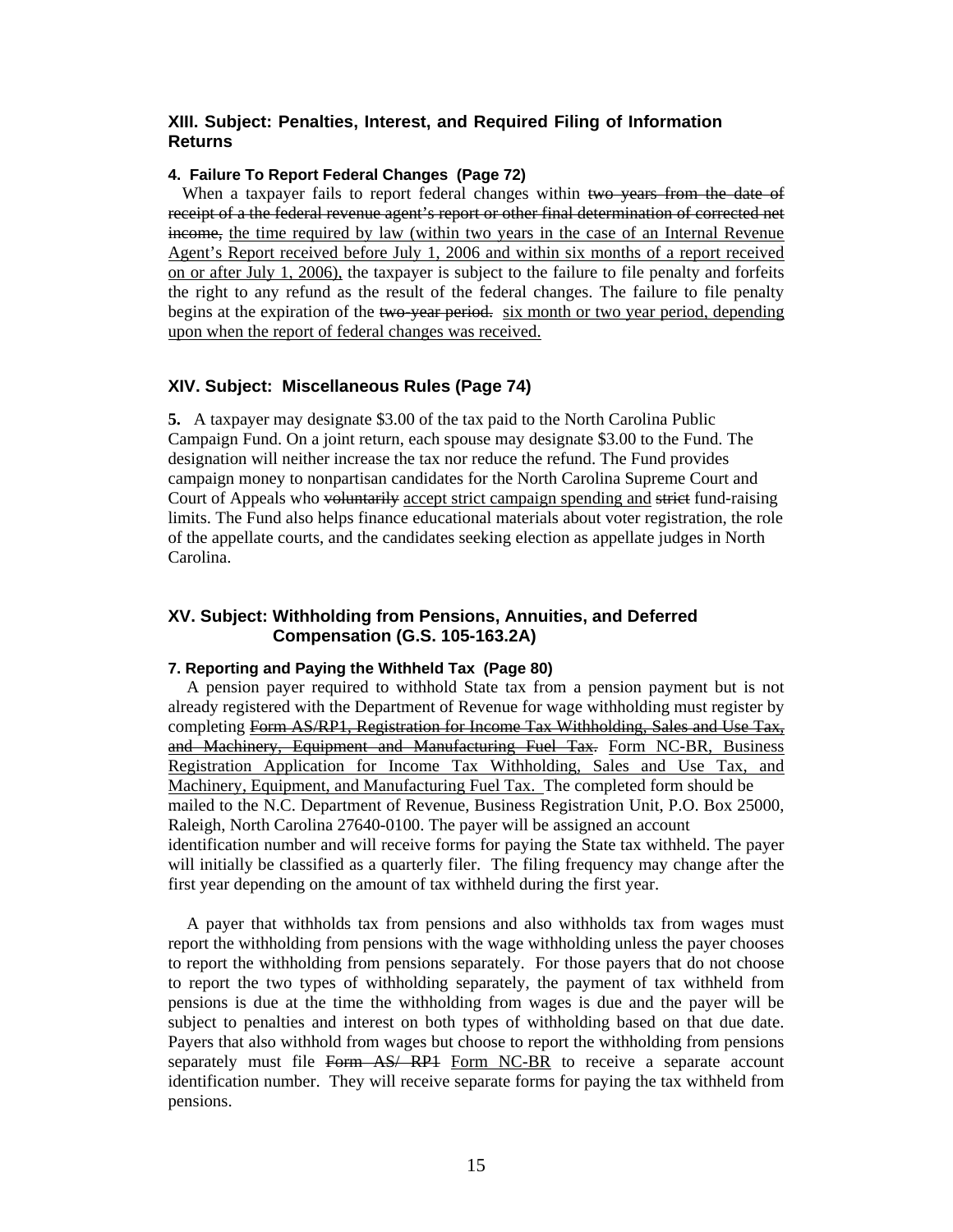## <span id="page-18-0"></span> **XVl. Subject: Withholding From Nonresidents for Certain Personal Services (G.S. 105-163.1 through G.S. 105-163.24)**

#### **6. Reporting and Paying the Withheld Tax (Page 84)**

A payer who withholds tax from personal services income but who is not already registered with the Department of Revenue for wage withholding must register by completing Form AS/RP1, Registration for Income Tax Withholding, Sales and Use Tax, and Machinery, Equipment and Manufacturing Fuel Tax, Form NC-BR, Business Registration Application for Income Tax Withholding, Sales and Use Tax, and Machinery, Equipment, and Manufacturing Fuel Tax, and returning the form to the North Carolina Department of Revenue at Post Office Box 25000, Raleigh, North Carolina 27640. The payer will be assigned an account identification number, will receive forms for paying the tax withheld from personal services income, and will pay the tax on a quarterly basis.

#### **XVIIl. Subject: Reporting and Paying Tax Withheld**

#### **1. New Employers (Page 96)**

 Each new employer required to withhold North Carolina income tax must complete and file FormAS/RP 1, RegistrationApplication for Income Tax Withholding, Sales and Use Tax, and Machinery, Equipment, and Manufacturing Fuel Tax, Form NC-BR, Business Registration Application for Income Tax Withholding, Sales and Use Tax, and Machinery, Equipment, and Manufacturing Fuel Tax, with the Department. The Department will assign a State withholding identification number which should be recorded in a permanent place and used on all reports, returns, and correspondence concerning withholding. In most cases, the identification number will be assigned within four weeks of filing the AS/RP 1 Form NC-BR. Do not use the number of another employer from whom a business was acquired.

### **XXI. Subject: Gift Tax (G.S. 105-188 - G.S. 105-197.1)**

#### **11. Federal Corrections (Page 107)**

If the federal government corrects the amount of net gifts, gifts a taxpayer must report report, the corrected amount by filing a corrected North Carolina gift tax return must be filed. two years after being notified of the correction. If the report of changes from the federal government is received on or after July 1, 2006, the amended return must be filed within six months of the date the report was received (within two years if the report was received before July 1, 2006). The Department may use all available evidence to determine the correct tax liability. The term "all available evidence" means evidence of any kind that becomes available from any source, whether or not the evidence was considered in the federal correction or determination. Taxpayers who do not comply with these requirements are subject to the penalties provided in G.S. 105-236 and forfeit the right to any refund by reason of the determination.